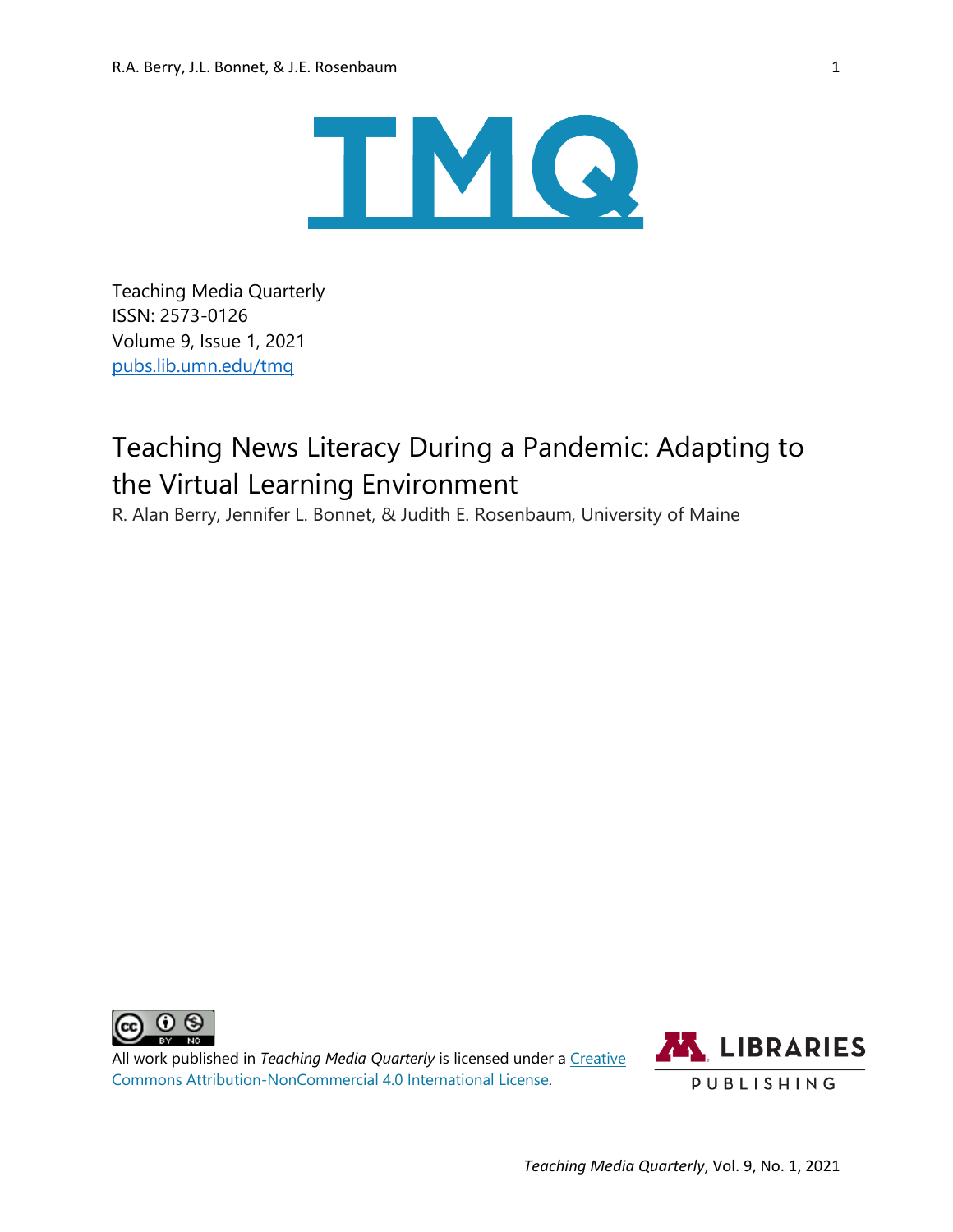## **R. Alan Berry. Jennifer L. Bonnet, & Judith E. Rosenbaum, University of Maine**

#### **Overview**

In the fall of 2020, as the coronavirus pandemic shuttered universities and sent much of higher education online, a team of media and information literacy experts at the University of Maine sought meaningful ways to collaboratively teach news literacy from a distance.<sup>[1](#page-1-0)</sup> The result of their efforts was a weeklong virtual program, *Friend, Enemy, or Frenemy? A News Literacy Challenge*, open to anyone with an internet connection and an email address. This approach to remote learning scaffolded multiple literacies (critical media, news, and information) into five days, as participants examined different aspects of news production and consumption. The overall objective of the challenge was to render participants more aware of how the news is constructed and, subsequently, more critical of the news they consume and share.

We aimed for the Challenge to be engaging, fun, and accessible, and it proved popular, with over 700 registrants, including students (middle, high school, college, and graduate), educators, retirees, friend groups, and members of the general public. The program was a dual learning experience, for us and the participants. Evaluations revealed a clear enthusiasm for the program, with most participants saying that the length and format of the Challenge were good, and that they learned something new each day. An open-ended question about participants' experiences with the Challenge revealed an appreciation for the informative content *and* the activities (e.g., "I liked the resources, but I thought the activities were most helpful. It made me think through the concepts more carefully," and "I liked the discussion and being able to see others' responses. I also liked the quizzes. The resources were good and provided information from differing opinions to ensure that people of all views could relate."). We even received unsolicited emails from several educators who were taking the Challenge and planning to use the materials in their courses.

The following lesson plan details how the learning materials were delivered during the five days of the asynchronous experience. Each day, participants received new material around different news media concepts and competencies, along with a formative assessment activity. Participants were expected to review the content and complete the activity at their own pace, either that day or later in the week.

As other educators consider adapting this material for their undergraduate classrooms, we recommend an asynchronous experience, with material distributed either daily or weekly, with one module making up the work for each day or week. Each section is "complete," meaning it is ready to go for any self-directed learning space. Each module includes the content for that day:

<span id="page-1-0"></span><sup>&</sup>lt;sup>1</sup> This team has been teaching face-to-face news literacy workshops for the campus community since 2018, and was eager to continue this work, in spite of the pandemic.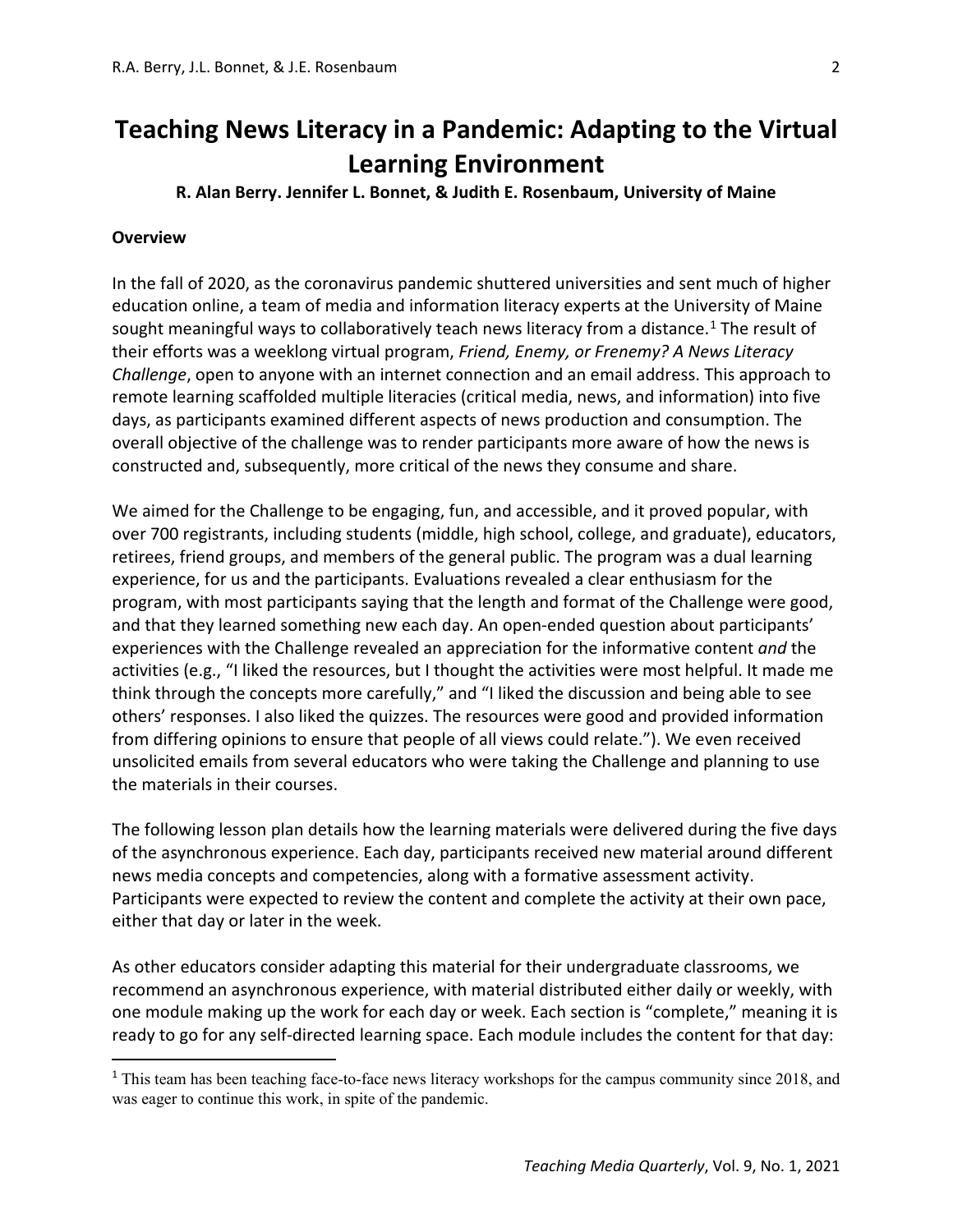links to media examples and case studies, suggestions for discussions for a synchronous class, advice on adapting each module for different virtual learning environments, and a detailed description of an activity with directions on how to carry this out asynchronously and synchronously.

Since we opened up the virtual challenge to learners outside the campus, we intentionally designed the program to be accessible to a general audience. However, we also approached the material through a framework of communication and media studies, with a particular emphasis on media and information literacy skills. Given that approach, we believe the lesson plan would be best adapted for introductory communication or media studies courses at the college level, or as an engaging way to meet media and information literacy requirements within a course. The lesson plan could also be utilized in a high school setting, in language arts or social science classes geared toward exploring the media.

#### **Rationale**

This five-day, virtual experience evolved from previous iterations of a 90-minute, on-campus workshop. The unique situation presented by the pandemic, with most teaching and learning having migrated online, forced a reconceptualization of the program design and ways to engage learners. Instead of seeing this as a limitation, we found that moving the workshop online afforded us an opportunity to make improvements. Particularly, we were able to spread engagement over several days, dividing the program into smaller, self-directed units. Remote engagement also allowed us to reach participants outside the campus community, expanding the program's impact and building a more diverse community of voices.

We designed the program using a critical media and information literacy (CMIL) framework, drawing on work by Brayton and Casey (2019), who argue that an equitable convergence of critical media literacy and critical information literacy is necessary in a digital media environment that blurs distinctions between media and information. In this sense, the news is the perfect lens for this approach as it intersects both information and media (Malik, Cortesi, and Gasser 2013). Our focus on the news has additional significance through the news' connection to civic engagement. Many scholars argue that the news and the ability of citizens to access and make sense of the news are essential to a healthy democracy (Vraga et al. 2015; Mihailidis and Viotty 2017; Buschman 2019). In the current media environment, however, the news has become a source of skepticism and ground zero for political and cultural battles. Furthermore, the digital landscape is especially susceptible to the spread of misinformation and disinformation that is often disguised as news (Barton 2019). In recent years, many news literacy programs have emerged as a means of 'inoculating' citizens from the threat of so-called fake news (Brayton and Casey 2019). This kind of protectionist approach is not enough, however. If the goal of news literacy is to "achieve empowered citizens" (Malik, Cortesi, and Gasser 2013, 8), then a CMIL approach is necessary as it merges the lenses (media) and the tools (information) through which we experience and act upon the world (Livingstone, Van Couvering, and Thumin 2008) and, through its critical framework, empowers citizens "to become their own gatekeepers" of news media (Barton 2019, 1033).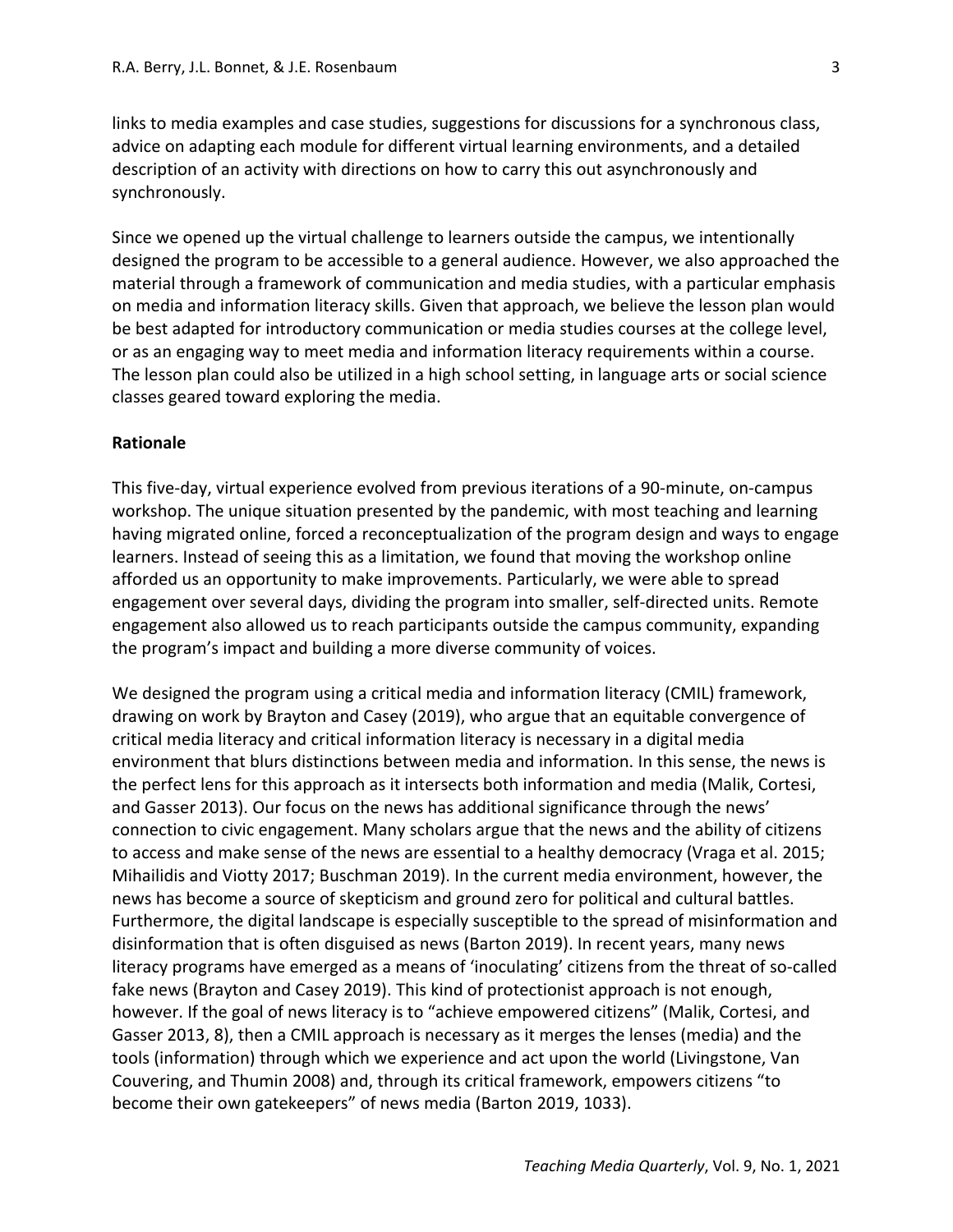Thus, the primary learning outcomes of the weeklong challenge were to engage participants in lessons, activities, and conversations that improved their news literacy, while also developing their critical understanding of the relationship between news media, information, audiences, and power structures. Specifically, participants would:

- Understand the value of news and being well-informed;
- Be able to effectively evaluate and analyze news and information;
- Draw on strategies for identifying misinformation and disinformation;
- Recognize the critical implications of news stories as constructions, and the individual, organizational, and cultural influences on news production;
- Be able to identify the roles played by personal preferences in selecting and assessing news stories.

The challenge culminated with participants demonstrating the ability to create news and to make choices that reflect a deeper, more critical understanding of the media environment.

#### **General Timeline**

We designed the workshop to last five days—one school week. While each day builds on the knowledge and activities from the previous day(s), it is possible to teach this five-part workshop over a longer period of time (addressing, for example, one part per week) or in a shorter period of time (over the course of two or three class periods as detailed above). We made the decision to teach the five-part workshop during Global Media Literacy Week (October 26-30, 2020). This event, as well as the subsequent U.S. election, provided an opportune moment to teach people how to approach the news more critically and to connect the news to civic engagement.

Each day, participants encountered a new "challenge". After we introduced them to an aspect of news production and consumption, as well as additional resources about the topic that they could review on their own, participants applied their newly acquired knowledge to an activity. The separate challenges were built on different media theories, news concepts, and news literacy competencies. The program moved from the broad to the specific, and from comprehension to critical analysis to creation.

Should an educator wish to facilitate a synchronous lecture or discussion, either in person or remote, they should plan to dedicate one class period to each unit. Instructors should allot approximately 45-50 minutes for each module in order to present that day's lesson, facilitate each activity, and discuss students' work. If instructors work with 75-minute classes, they should dedicate two class periods for the first four modules, and use a third class period to go through what is currently the fifth day, giving students ample time to design one or more headlines.

An overview of the challenge can be found below: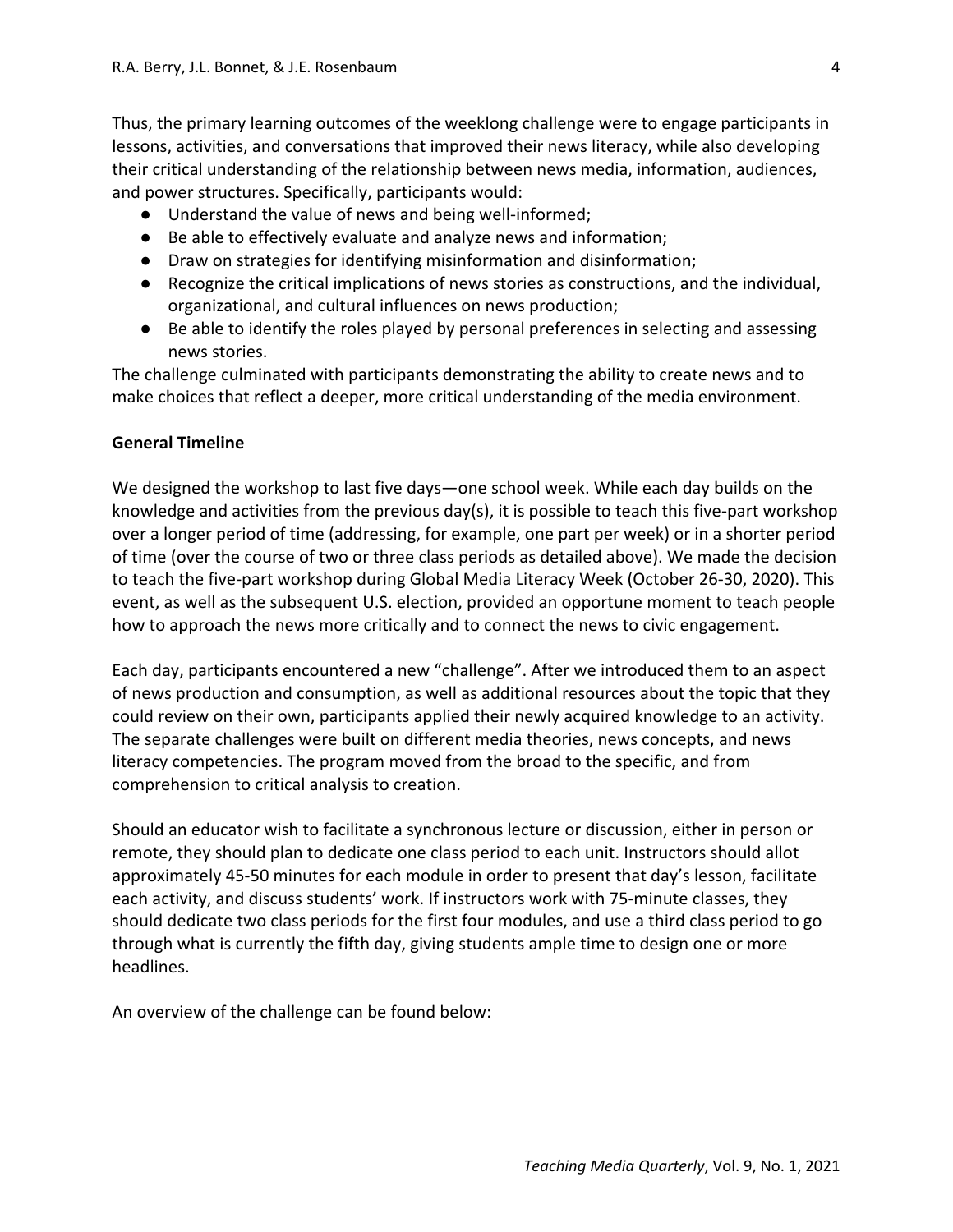#### *Day 1: Does News Matter?*

This module centers on ideas of when and if news matters, addressing the news' potential to affect people's daily lives, inform users of topical issues, and familiarize people with dominant norms and values. The primary objectives of this module are to develop a greater awareness of the purposes and functions of news media and to be able to identify and explain the salient attributes that make a story newsworthy.

#### *Day 2: Fact or Fiction*

This module explores strategies for evaluating news and information and then asks participants to determine the veracity of several colorful, catchy news stories. The primary objectives of this module are to understand one's own responsibility in accessing and evaluating news and information and to develop and apply strategies for determining the credibility and trustworthiness of media content.

#### *Day 3: Deconstructing the News*

This module introduces participants to the constructed nature of news media, including the choices, influences, and constraints that affect which stories get told and how those stories are told. The primary objectives of this module are to understand that news media are constructions shaped by many different interests and influences and to be able to identify and critically examine the interests and influences embedded within a news story.

#### *Day 4: Deconstructing Bias*

This module focuses on two types of bias: the kind that is embedded in the news making process itself (introduced in Day 3), and confirmation bias, which draws on news consumers' personal attitudes and beliefs. The primary objectives of this module are to understand the role of bias in the production and consumption of news media and to develop and apply strategies for recognizing and addressing bias.

#### *Day 5: Constructing the News*

This module is the grand finale and places participants in the role of news producer. Given a set of facts, participants are challenged to design a headline for a specific news outlet, select an accompanying photo, and describe the choices that went into their decision making. The primary objective of this module is to creatively and analytically apply critical news media and information literacy skills.

[We recognize that the language is drawn from the original challenge for much of this, however, because it is now being adapted to the classroom this paragraph does not seem to match the spirit of a lesson plan, and, especially when it comes to days three and five, are very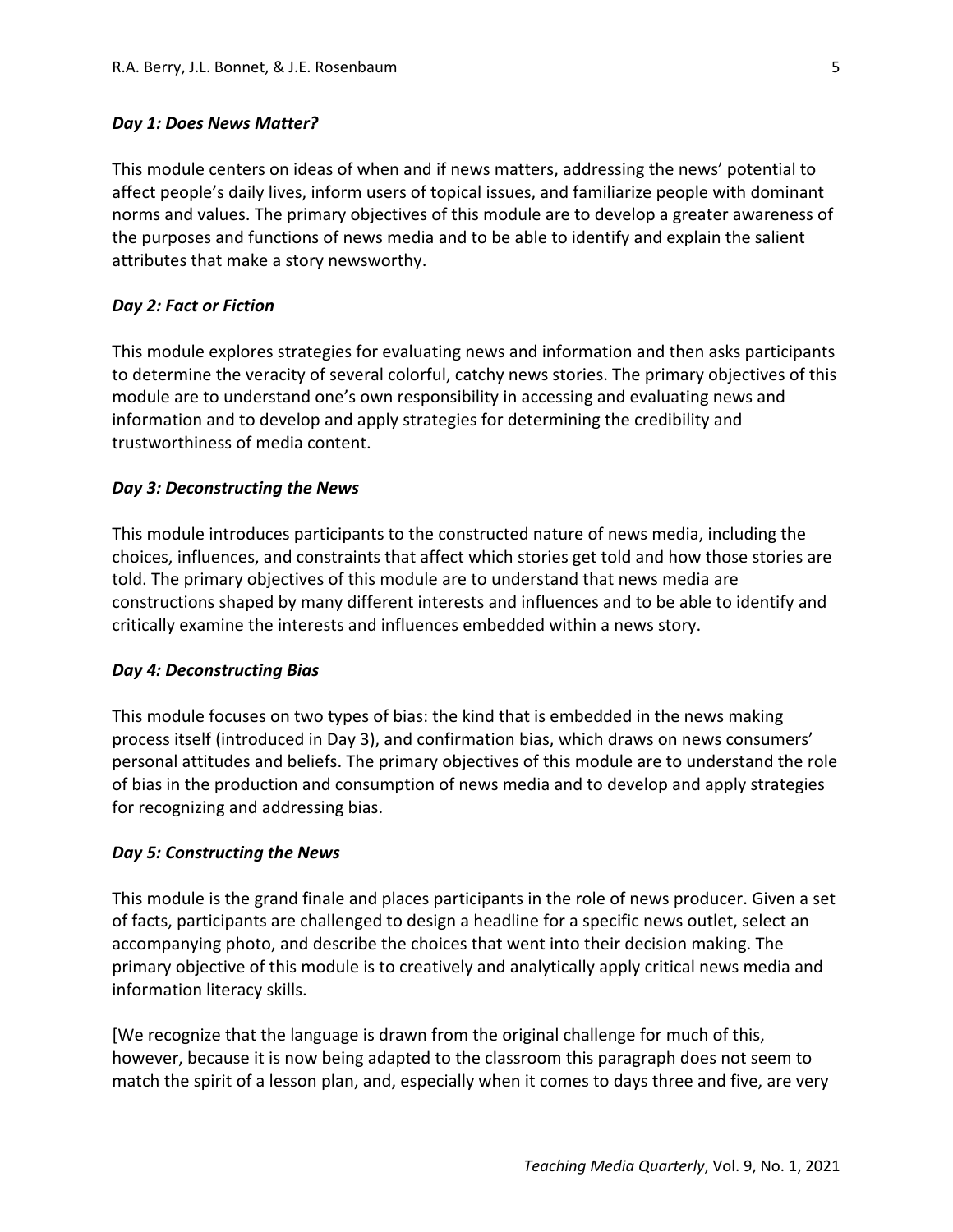interested in this lesson as cumulative. We thus feel this lesson works better without this paragraph.]

The detailed lesson plan below includes a description of how the content and activities were delivered in our virtual challenge, an online, asynchronous learning event. We have, however, included recommendations on how to adapt each day for a hybrid or in-person synchronous setting.

#### **Detailed Lesson Plan**

## *Day One: Does News Matter?* <https://libguides.library.umaine.edu/newslit/day1>

#### *Overall goal*

The first day of the Challenge aims to render participants aware of the role that the news plays in people's lives.

## *Learning outcomes*

- Develop an awareness that different news stories serve different purposes;
- Understand the news provides people with information about their daily life, current events, and dominant social norms;
- Identify the purpose(s) of a news story;
- Identify why a news story is newsworthy.

#### *Content*

This day includes a [video](https://www.youtube.com/watch?v=uud7O0RCaKU) recorded by one of the workshop leaders, which can be provided to students as is (or re-recorded) within a self-directed asynchronous or hybrid learning space. The content can also be adapted into a lecture for a synchronous or face-to-face setting. The video touches on the following points:

- News matters because it keeps people updated about things that are important to their daily lives (e.g., weather, new laws, and where to go vote).
- News also informs people about what one might call topical events. This is what most people think about when they think about "the news." These are breaking news events about crimes, fires, floods, hurricanes, or election results.
- The news plays a role in teaching about what is and is not acceptable behavior. In other words, the news socializes its users into understanding the dominant norms and values in society.
	- News organizations have to make choices about what stories to include. And those choices are based on the premise of getting the highest ratings, clicks, or attention as possible.
	- This means that the news will present stories that are out of the norm or most likely to surprise or shock users, in an attempt to draw in as many people as possible.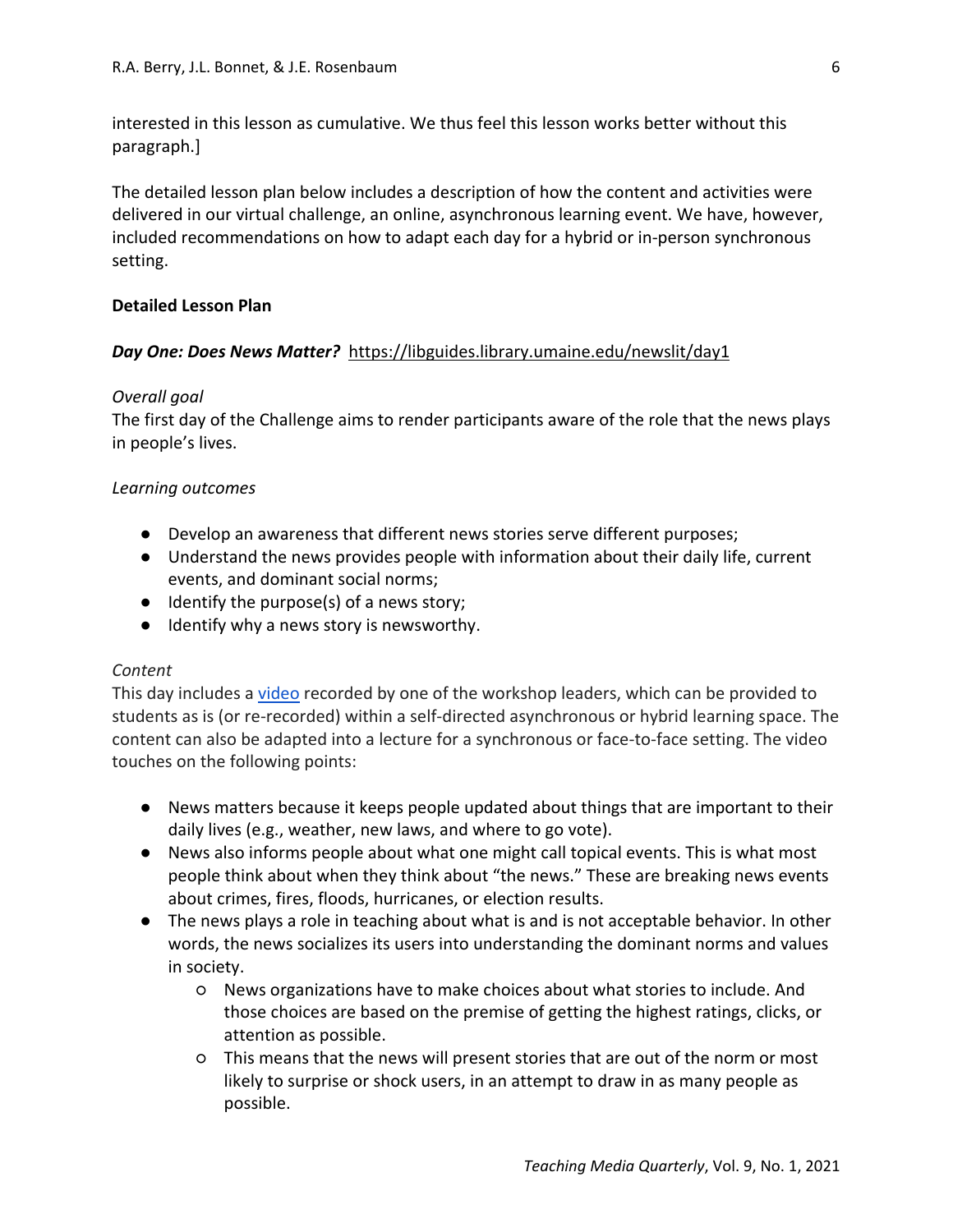- Because the news tends to emphasize stories that are out of the norm, the news often teaches about what is acceptable and what is not. We used several examples to explain this:
	- Murder is newsworthy because it is considered outside of the norm and we condemn killing people;
	- Absentee ballots are a big deal because discussions about voting and people's ability to vote, in spite of an ongoing pandemic, get at the heart of how we perceive American democracy to work. These stories reflect the American cultural value that every citizen should have the ability to vote and every vote should get counted.
	- On a smaller scale, why was it such a big deal when the Chicago Cubs finally won a World Series Championship (Fine, 2016)? Because in the US, we love it when an underdog comes out on top, we revel in stories where the "little guy" wins, and we believe that no matter the odds, hard work will pay off.
- In conclusion, news matters not just because people learn important information about daily life, but also because it socializes people into thinking about the world in a certain way. What this also means though, is that the news, by consistently portraying certain groups in certain ways (e.g., women as moms, people from Mexico or Honduras as immigrants, African Americans as athletes), reinforces existing stereotypes and can influence public perceptions of issues.

In a face-to-face setting, instructors could ascertain that students took away these main points through a Q&A or in-class discussion centering on these points.

## *Activity*

The activity associated with this day utilizes Padlet and asks participants to find and share a news story that represents one or more of the functions introduced above. Participants are asked to explain what purpose(s) they think this story held and explain why they think the story is newsworthy.

In a face-to-face setting, participants can be asked to find a news story, and write a brief (100 word) description that details the function of the story and why the story is newsworthy. Each participant can present their work to the class, and instructors can ask other participants for feedback on each analysis, further deepening students' understanding of the functions of the news.

By having participants apply their understanding of news functions to their own news media consumption, the goal is to render participants more critically aware of why news is considered news, instead of taking the label "news" at face value.

## *Day Two: Fact or Fiction?* https://libguides.library.umaine.edu/newslit/day2

*Overall goal*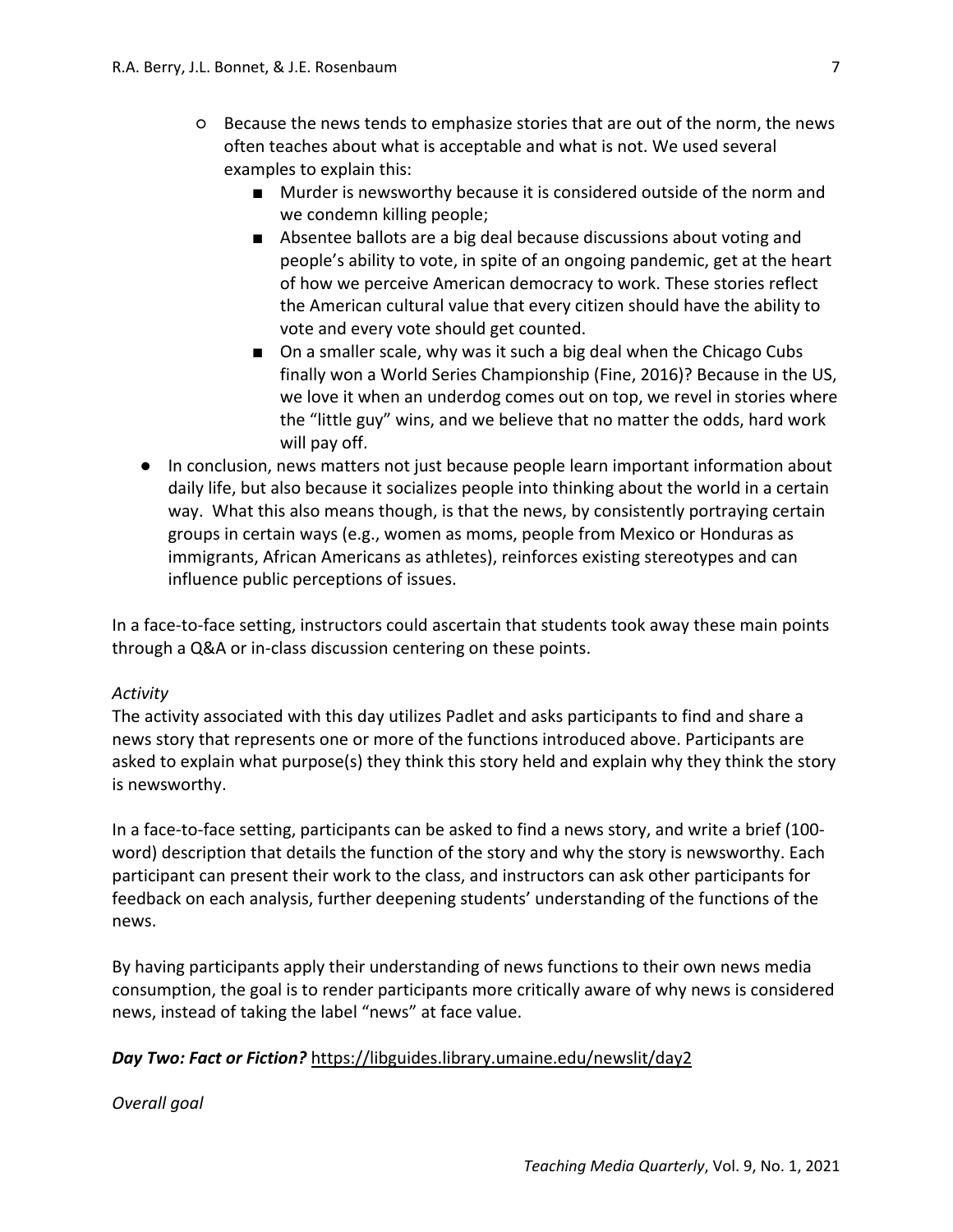Day 2 introduces the idea of attention-grabbing headlines as a key strategy in news making. We present headlines that educate and engage an audience with humor, as well those that co-opt the structure of the news to mislead and/or misinform.

## *Learning outcomes*

- Recognize one's own role in determining the reliability of a source;
- Identify strategies for evaluating online content;
- Recognize the superficial nature of headlines alone when determining the validity or trustworthiness of a story (or source).

## *Content*

On Day 2, we present a typical scenario for the current era: The first thing we often see in our social media feeds or in our Google searches is an attention-grabbing headline. But, how reliable is the story behind the headline?

We focus on the news consumers' role in critically evaluating information, using the SIFT method (Caulfield 2019). This acronym points to the following key assessment strategies:

- **S**top, and consider what you know (or don't) about the website or source of information you've encountered.
- **I**nvestigate the source. This includes the credentials, expertise, or insight the person or organization has who created this information, as well as their agenda.
- **Find trusted coverage of the story's content by corroborating or cross-referencing** sources wherever possible.
- **T**race claims, quotes, images, and/or videos back to their original context. This approach often reveals that there is more to a situation than we first thought and can help us gather (and share) a more complete and accurate picture of the issue we're exploring.

To conclude the day, we point participants to our Guide to Fake News and Misinformation (Fogler Library n.d.) that includes tools and techniques for assessing false or misleading information.

In a face-to-face setting, we advise instructors to test students' understanding of the SIFT model by applying it to a range of headlines, from satirical to misleading to surprising to clickbaity, and engaging the class in a discussion about how to utilize SIFT in these instances. Snopes.com and Politifact.com are useful resources for quickly finding problematic headlines and supposed news stories.

## *Activity*

Today's activity is a four-question online quiz, with each question presenting a catchy news headline and asking the participant to determine if the story behind the headline was real or fake. Participants are encouraged to do some online research and use the SIFT method to make their determination. After each quiz submission, participants receive feedback on how to find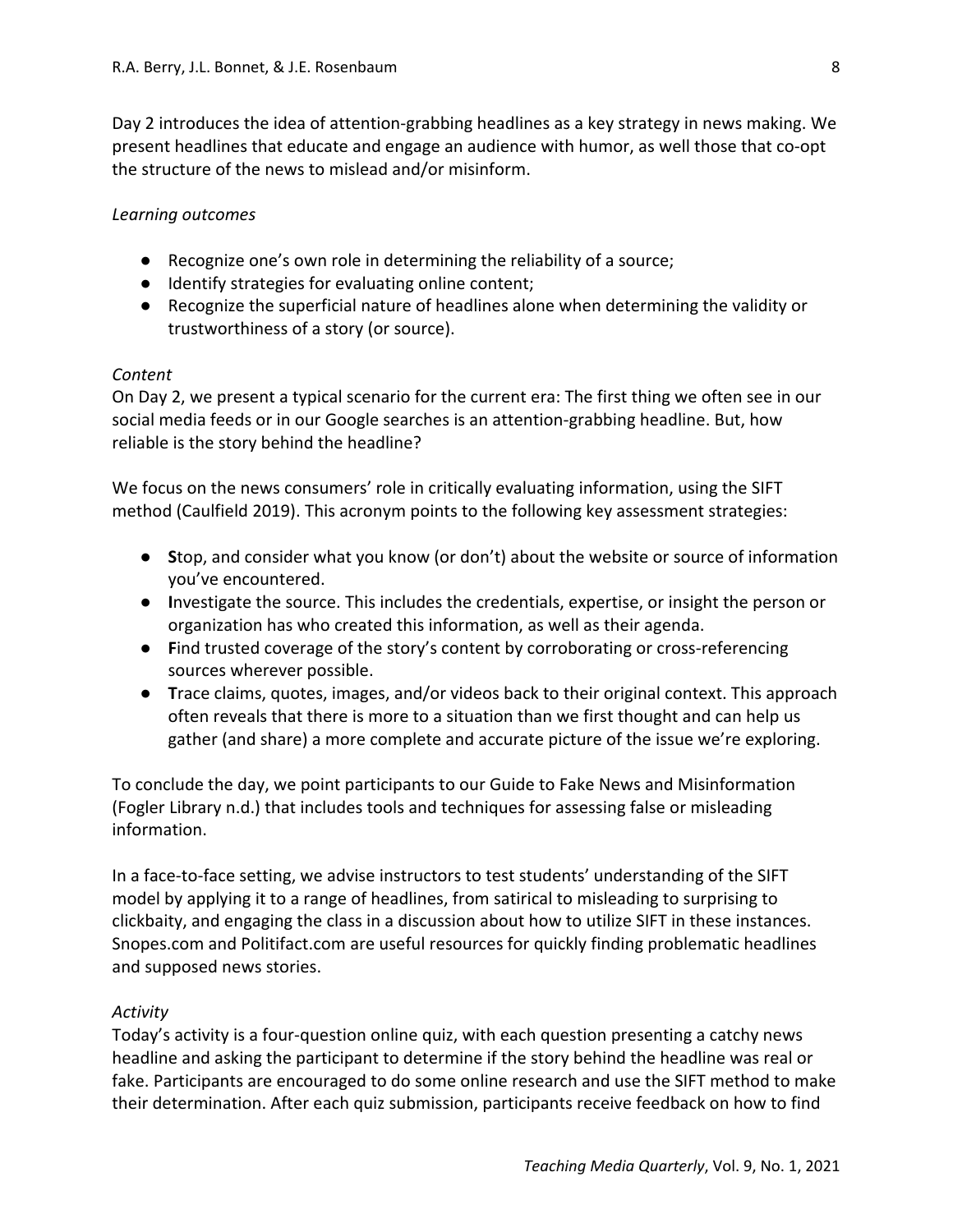and evaluate each headline, and resources and strategies for identifying fake news and misinformation. *Note*: Because a large number of educators took the challenge, we included relevant research, lesson plans, and teaching tools from the Stanford History Education Group (n.d.), a group of academics at the forefront of scholarship on source evaluation and digital literacy.

In a face-to-face setting, the instructor can opt to present each headline to the entire class and ask students to review and respond to each headline in small groups. Alternatively, the instructor can use a free polling software, such as Mentimeter.com or Polleverywhere.com, to have students indicate whether the story behind the headline is fake or real (or somewhere in between). Reflection is key to this approach to learning, so we encourage instructors to engage the class in a large-group discussion regarding the correct answers, as well as the strategies that they can employ to better evaluate the credibility of headlines

The purposes of this activity are to have participants learn how to apply SIFT as a strategy for evaluating news content and sources and to become more capable at using this critical approach when encountering (and sharing) the news.

## *Day Three: Deconstructing the News* https://libguides.library.umaine.edu/newslit/day3

#### *Overall goal*

Day 3 introduces the idea that the news is made up of stories. News stories, like all media, are constructions representing the many different choices, influences, and interests that affect which stories get told and how those stories are told. We then challenge participants to find and reflect on a news story that exemplifies the ways in which the news is constructed by people, organizations, and culture.

## *Learning outcomes*

- Understand the constructed nature of news stories;
- Identify the different influences and interests that shape news media;
- Practice deconstructing news stories and critically examining the choices, influences, and interests that shape a news story.

#### *Content*

We preface Day 3 by questioning the commonly held belief that the news reflects reality and that journalists report the news objectively. The news is made up of stories, produced for particular purposes and for specific audiences, and often for profit. News stories are constructions of reality, determined and influenced by individual people, organizations, and the cultures in which they are produced.

We then break down those three major influences on the construction of news stories, providing context and linked examples that demonstrate the various concepts (please find a list below). These examples not only evince the ways in which news is shaped around specific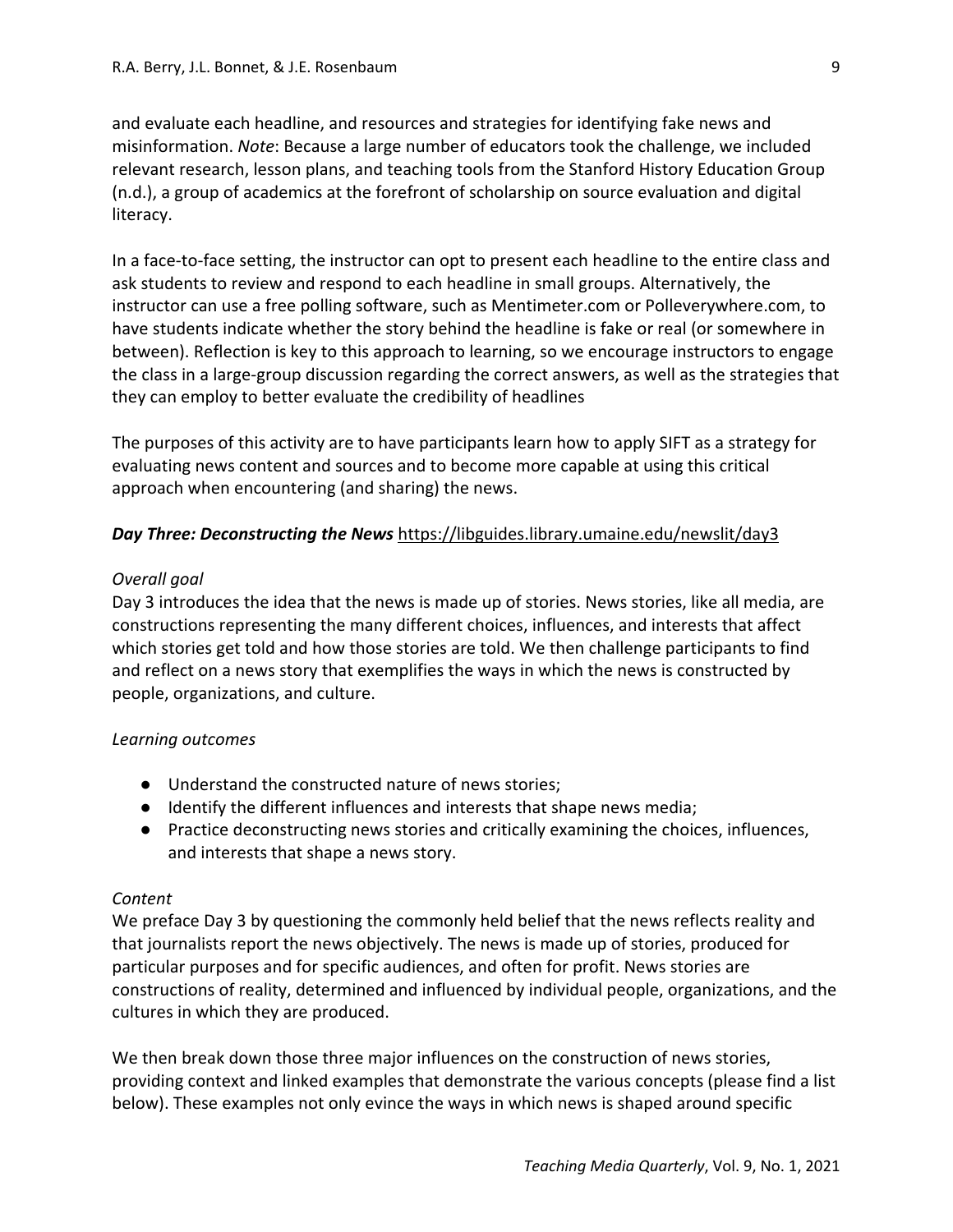agendas, but also the ways in which journalists and news organizations rely on convenience as well as routine, and fall back on traditional hierarchies of power and the representations they have always used to tell those stories. As a result, they often leave out the voices of marginalized populations, fail to hold to account people in positions of influence (like politicians, and even news organizations themselves), ignore the consequences of predominantly white newsrooms on stories about race and racism, and engage in ongoing attempts at drawing in audiences through an emphasis on surface over substance.

The list below covers the three major influences that shape what news stories look like: people, organizations, and culture. Each influence is accompanied by several links (the web addresses can be found in the list of references at the end of this article), which provide examples of how this particular influence shapes the news and how news consumers might learn to recognize this influence. Since these materials are quite detailed, instructors could ask participants to read or listen to one or more of the links for each influence before engaging with this day's materials.

For a synchronous online or face-to-face lecture, instructors may choose to use all or some of these materials to frame the overall discussion, or to facilitate a discussion of each influence. If time permits during the class meeting, instructors could break students into small groups to read through or listen to one or more of these materials and discuss how the example provides insight into the influence of people, organizations and/or culture on news stories.

- People construct the news by selecting which stories get covered (WNYC studios, December 7, 2018); deciding the focus of the story (Hare 2020); and making choices about how the story is told (WNYC studios, November 30, 2018).
	- People who make the news (including producers, reporters, editors, camera people, anchors, and pundits) make choices based on their training, interests, routines, social environments, and their personal bias.
	- Choices are made by everyone in the production of a news story from the reporter deciding who to interview and which questions to ask to the photographer deciding what to include and exclude from their frame.
- Organizations construct the news by setting news policies (WNYC studios, September 4, 2020); hiring the people who make the news (Grieco 2018) [and d](https://www.journalism.org/fact-sheet/network-news/)eciding how to attract advertisers and audienc[es](https://www.journalism.org/fact-sheet/network-news/) (Pew Research Center 2019).
	- There are many different outlets to get the news from and every news organization has its own policies, agendas, and audiences (Pew Research Center 2020).
	- Some news organizations operate as for-profit businesses, relying on advertisers and subscriptions, while others are not-for-profit or government-funded organizations.
	- The ownership of national and local news organizations in the U.S. has become highly concentrated among a small number of corporations and individuals, resulting in less variety of perspectives and more competition for audiences and advertisers.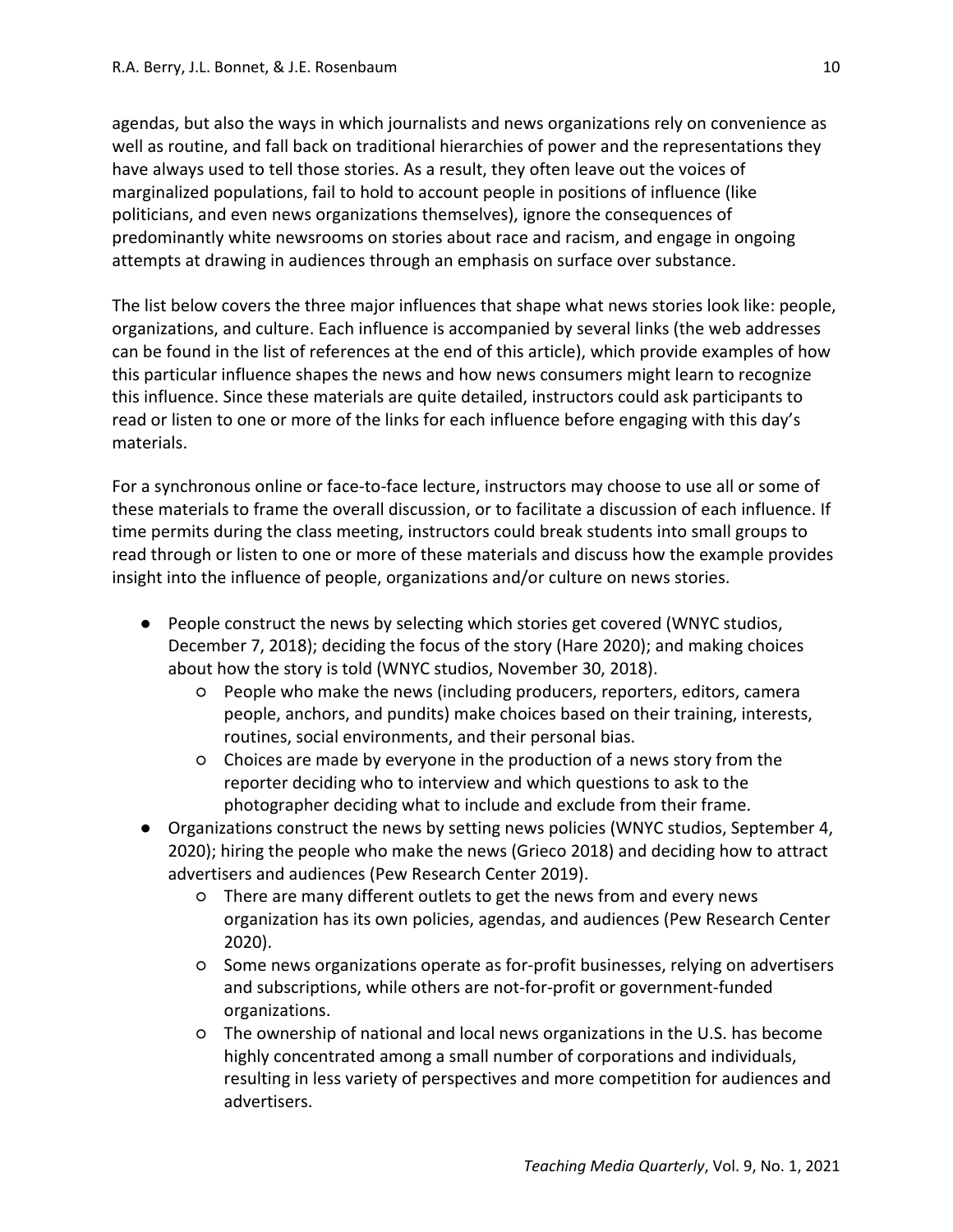- Traditionally, news organizations maintain a separation between their corporate interests and editorial interests, but sometimes those interests conflict.
- News organizations also rely on access to sources of information (WNYC studios, July 13, 2018), including the government, which may also influence the news.
- Culture constructs the news through:
	- How stories are told, such as relying on traditional narratives, such as Us vs. Them (Wilson-Hunt 2018) or Humans vs. Nature, and emotional appeals. Those stories are also shaped by the different media forms (print, audio, video, digital) for which the news is produced.
	- Our cultural traditions, norms, and values, such as our always changing attitudes towards race (Pinsky 2019), gender, and class, our dominant political values (WNYC studios, July 27, 2018), and our need for sensationalism (Greene 2016).

We conclude with links to On the Media's *Breaking News Consumer's Handbook* (WNYC studios n.d.) and the Society for Professional Journalists' code of ethics for further exploration (Society of Professional Journalists 2014).

In a synchronous classroom, we recommend the instructor engage the class in a discussion of one or two recent news stories (or two versions of the same story from different sources) and isolate how the story is shaped through the choices made by the reporters (e.g., camera angles, b-roll, whom to interview, whom not to interview), the organizational culture (e.g., is the news outlet known to have a particular political leaning? Who are the main sponsors/advertisers for the news outlet?), and the overall culture (e.g., what story is being told here? Who is presented as "the good guy" and who is presented as "the bad guy"? How might other cultures present this same story?). This approach can also be used in an asynchronous setting as an additional activity or in preparation for the main activity.

For both modalities, the Center for Media Literacy's (n.d.) five core concepts forunderstanding media messages and five key questions for deconstructing media messages are valuable tools to share with learners [\(a PDF is available online\)](http://www.medialit.org/sites/default/files/14A_CCKQposter.pdf). We recommend instructors share these questions with the participants prior to engaging with the materials for this day.

Five Core Concepts (Center for Media Literacy, n.d.):

- 1. All media messages are constructed.
- 2. Media messages are constructed using a creative language with its own rules.
- 3. Different people experience the same media message differently.
- 4. Media have embedded values and points of view.
- 5. Most media messages are organized to gain profit and/or power.

Five Key Questions (Center for Media Literacy, n.d.):

- 1. Who created this message?
- 2. What creative techniques are used to attract my attention?
- 3. How might different people understand this message differently?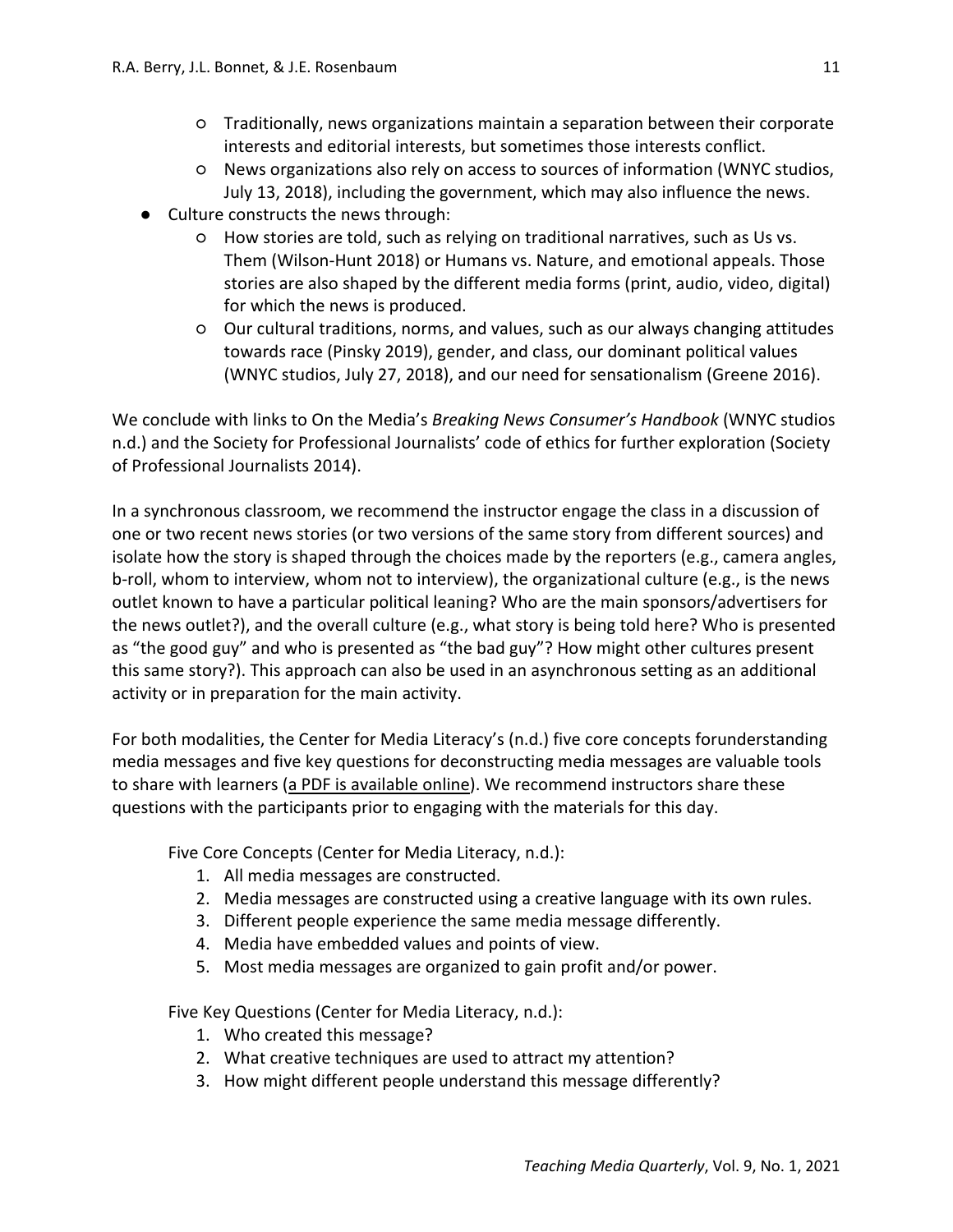- 4. What values, lifestyles and points of view are represented in, or omitted from, this message?
- 5. Why is this message being sent?

## *Activity*

Day 3's activity asks participants to find and share a news story that reflects the ways in which people, organizations, and/or culture construct the news. Participants share their story in a Padlet discussion board, along with short commentary about why they chose their story and how it reflects the influences and constraints explored in the day's content.

In a synchronous online or face-to-face setting, participants can be placed into small groups where they are asked to find a news story and prepare a brief presentation to discuss the various factors that shape the form and content of that particular story.

The learning objective for this outcome is for participants to apply their recently acquired knowledge about news construction to the news they consume. This will ultimately lead participants to adopt a more critical attitude toward all of the news media they engage with, including their preferred news sources.

## *Day Four: Deconstructing Bias* https://libguides.library.umaine.edu/newslit/day4

## *Overall goal*

Day 4 aims to bridge participants' awareness of the agendas inherent in news stories (as presented in Day 3), with the personal biases that they as news consumers bring to their encounters with the news.

#### *Learning outcomes*

- Identify different perspectives that news consumers *and* creators bring to, and shape their relationship with, the news;
- Recognize one's own confirmation bias when encountering and reacting to a story (or headline);
- Develop strategies for acknowledging and addressing bias.

#### *Content*

Referring to Day 3, we review the idea that news outlets create content for a particular audience, and that the messages in that content reflect the values of the people and organizations that produce the news. We also focus on the following:

- Messages embedded in news content can be interpreted differently by different viewers/listeners/readers, in large part because news consumers come to the news with their own subjective experiences and assumptions.
- We have a lot of information coming at us all of the time. Our brains have a tendency to process that information as quickly as possible, which is why we sometimes use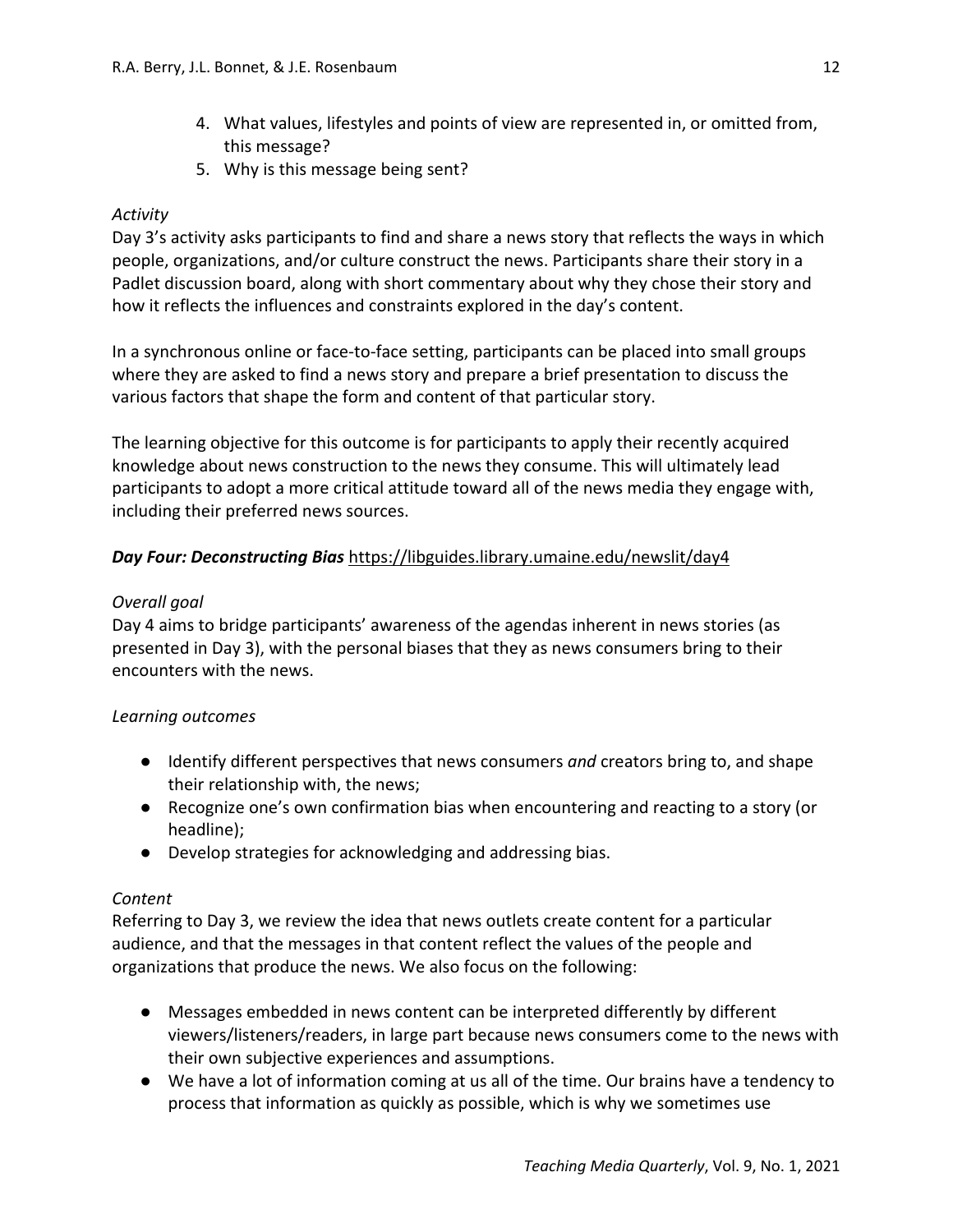shortcuts, like cognitive biases, to make sense of it all. The combination of news messaging by news outlets, our own subjectivity and points of view, and the cognitive biases we hold contribute to how we experience and respond to the news.

We then introduce confirmation bias, one type of cognitive bias that refers to the tendency to more readily accept, and even value, information that matches what we already believe (or dismiss information that is contradictory). Emphasizing that everyone has this tendency, regardless of our political beliefs or education level, we note that in order to address cognitive bias, we must first recognize what it looks like. Before diving into the activity, we point learners to additional insights into confirmation bias from the News Literacy Project (n.d.).

In a synchronous setting, we recommend instructors have students identify their own beliefs about specific current events to identify their positions or perspectives when consuming the news. This can be achieved by presenting students with three different headlines for the same story. Each headline should present a different political leaning or bias (a useful starting point for finding headlines is AllSides.com). Students then choose which headline they agree with the most and are placed into groups with students who favored the other headlines. In their groups the students are asked to discuss their beliefs regarding the story and how their bias plays into their news preference.

## *Activity*

Participants are asked to do the following:

- 1. Look at these two headlines from 2019 (and feel free to click through to the stories themselves).
	- Cory Booker unveils "bold" plan to curb gun violence, from *CBS News* (Turman 2019)
	- Cory Booker: Americans should be 'thrown in jail' if they won't give up their guns, from *Washington Examiner* (Gage 2019)
- 2. Answer the following questions in a Padlet discussion board:
	- Why are these two headlines so different if they're on the same topic?
	- How does your own confirmation bias affect your reading of these headlines?

Participants are given further questions to consider:

- When can a point of view in the news be helpful?
- When can a point of view in the news be harmful?

In a face-to-face setting, the first two questions can be answered anonymously using a polling software, such as Mentimeter.com or Polleverywhere.com. Students can then engage in the two additional questions using a think, pair, share model.

The purpose of this activity is to teach participants how to recognize bias inherent in news stories as well as their own bias in interpreting news content.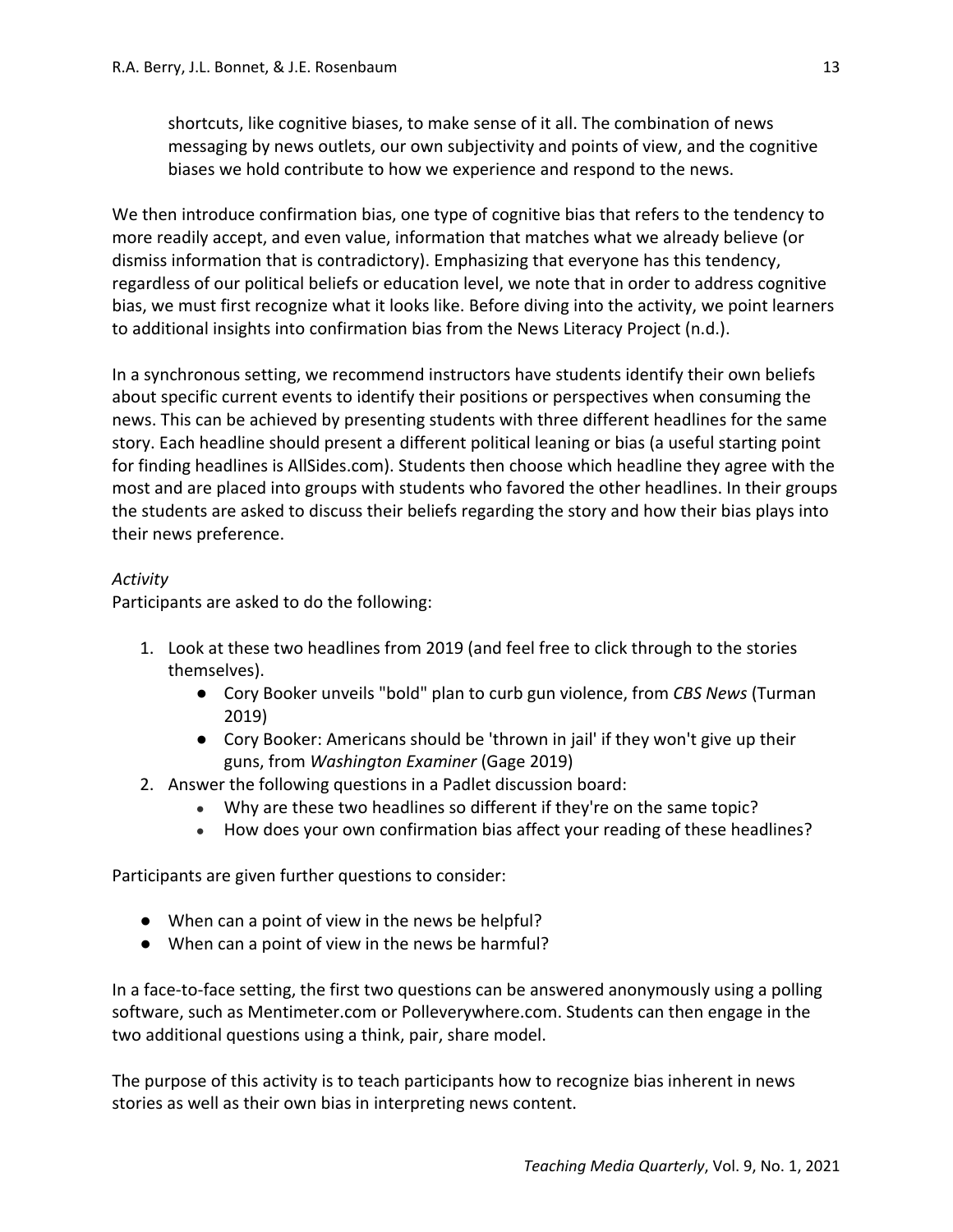We provide additional viewing to further illustrate the challenging nature of confirmation bias, and possible tools for addressing potential blind spots.

- Watch Why Do Our Brains Love Fake News? (Above the Noise 2017) for more insight into confirmation bias.
- Watch How News Feed Algorithms Supercharge Confirmation Bias (Big Think 2018).

# *Day Five: Constructing the News* https://libguides.library.umaine.edu/newslit/day5

# *Overall goal*

The final day of the challenge aims to synthesize the previous four days through a creative activity in which participants construct and share a headline for a specific news outlet. The day's challenge is wholly dedicated to the activity, which places participants in the role of news producer. The activity addresses racial profiling narratives within the context of a story that may be framed in a variety of ways depending on the particular news outlet and audience.

## *Learning outcomes*

- Construct a news headline appropriate for a particular news outlet;
- Synthesize and apply the various learning outcomes from the previous days, including:
	- Demonstrate an understanding of the functions and purposes of the news and what makes a story newsworthy;
	- Show an awareness of how the news is constructed for a particular audience with a particular worldview;
	- Demonstrate an understanding of the various interpretations of world events;
	- Recognize one's own bias and how this influences their decisions as a news consumer and producer;
	- Be able to weigh the various ethical decisions that reporters face when working on stories about race.

# *Activity*

The challenge for Day 5 tasks participants with constructing a headline for a specific news outlet based on a supplied set of facts. Participants share their headlines in a Padlet discussion board along with a breakdown of the choices they made and why.

Participants may not be familiar with the news outlets you assign them or may not have the tools to determine a news organization's particular characteristics, such as ownership, audience, economics, political bias, the gender and race of editorial and newsroom staff, or the outlet's particular headline style or use of images. Whether your students are familiar with a specific news organization or not, students should spend some time researching their assigned outlet. A good place to start is by visiting the assigned news outlet online, reading through their headlines and stories, and reading the "About" section on the website. Students may also want to look at the bios of some of the news outlet's staff. AllSides (n.d.) can be a useful tool in determining an outlet's relative bias, though students should be aware that media bias guides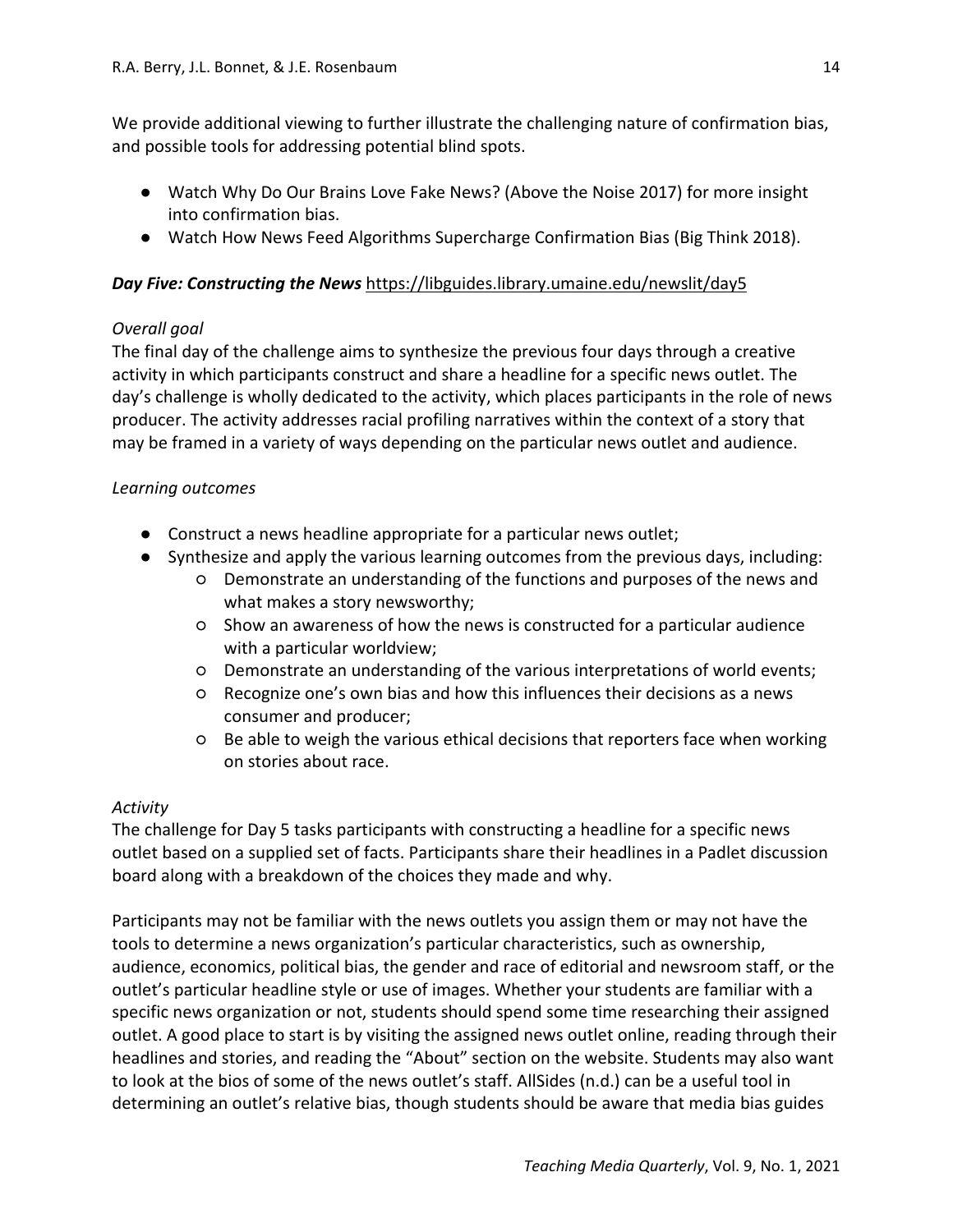like this tend to use a simple left/right binary to categorize news media outlets and may not capture the full spectrum of political perspectives and worldviews represented across news media. Pew Research Center's (n.d.) "State of the News Media" produces yearly research on "data and trends about key sectors in the U.S. news media industry" including many of the characteristics identified above. Media Bias / Fact Check details their methodology (n.d.) for determining the bias of different news outlets, though they admit the task is highly subjective. Participants may want to review Media Bias / Fact Check's methodology for use in their own determinations, particularly the following categories and questions:

- Biased wording/headlines: Does the source use loaded words to convey emotion or to sway the reader? Do headlines match the story?
- Factual/sourcing: Does the source report factually and back up claims with well-sourced evidence?
- Story choices: Does the source report news from both sides or do they only publish one side?
- Political affiliation: How strongly does the source endorse a particular political ideology? In other words, how extreme are their views?

Given the focus of Day 5's activity, students should pay particular attention to the political bias of their assigned outlet and its audience and how the outlet frames issues related to race and the concerns of minority communities, especially through their headlines and choice of images.

Participants are given the following information about a potential news story:

Background: A neighborhood swimming pool has an ID scanner for entry. All residents living at certain addresses in the vicinity of the pool can obtain an ID card from the homeowner's association in the neighborhood and use it to enter the pool. There is no one to monitor the pool's use or ID access.

- White chair of the homeowner's association calls the police when he sees a Black mother and her child swimming at the neighborhood pool.
- Chair of the homeowner's association asks the mother to show her ID card.
- One police officer questions the mother about the man's call and asks her to swipe her ID card to prove her membership in the neighborhood.
- Another police officer separates the child from the mother while the other officer is talking with her.
- Both police officers speak with the chair of the homeowner's association.
- Mother swipes her ID card and it is a valid ID.
- Mother asks the chair of the homeowner's association to apologize. He does not respond.

Participants are then asked to do the following: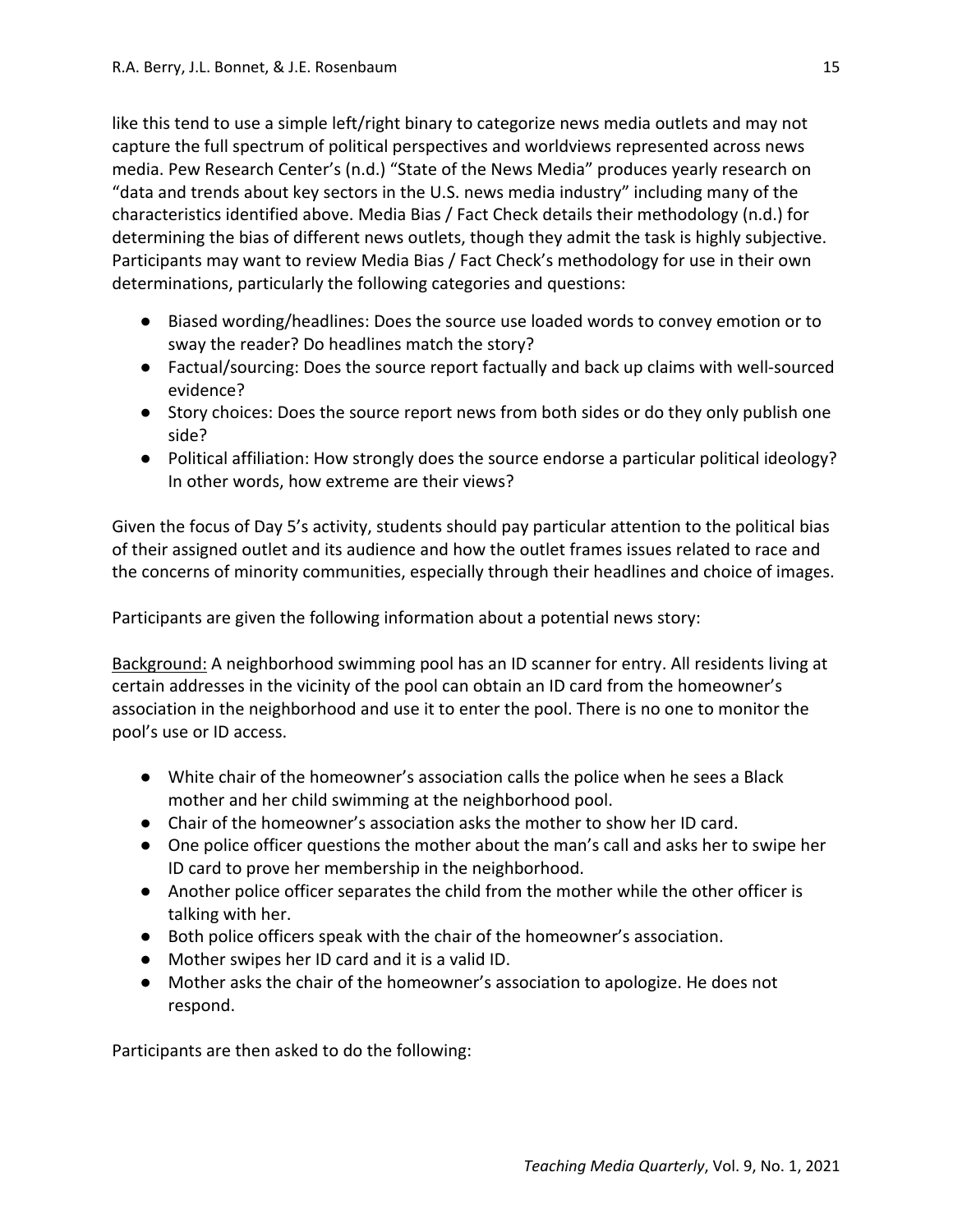- 1. Review the information about a recent event below<sup>[2](#page-15-0)</sup> $-$ you can do this activity alone, or if you want to collaborate with others who are taking this challenge, feel free to connect with them and do this as a group!
- 2. Use that information to create a headline for the outlet you are assigned and select a photo to accompany your headline. If you don't know anything about your news outlet, do some brief online searching to get a better sense of it. (Note: Participants were given a group of curated images to select from and they were assigned a news outlet based on their last name: A-C were assigned Fox News; D-F, National Public Radio; G-K, Huffington Post; L-R, The Wall Street Journal; and S-Z, The Onion).
- 3. Share your headline, your assigned media outlet, and the choices you made in the discussion board below. Include the image number you chose, and why.
- 4. **Optional Bonus Challenge!** Pick a news outlet that you were *not assigned*, and create a headline based on the same information above. In the discussion board, share the outlet you chose, plus your headline and photo, and discuss why you made the choices you did. This bonus challenge provides an opportunity to consider how you might respond to this exercise when approaching it from a different point of view or agenda.

This activity can be delivered to students as is within an asynchronous or hybrid setting (see the virtual challenge linked above). In a face-to-face setting, the class can be split into small groups which are randomly assigned to one of the news outlets listed above. As a group, they design a headline and choose an image to accompany that headline. After completing the activity, each group then presents their work to the class, explaining the choices they made. The key to this activity is allowing the students the time and space to engage in a deeper conversation around how the news is constructed to serve specific agendas and specific audiences, which often constrains the ability of news stories, and particularly headline-driven news, to present a story objectively or to reflect all of the relevant perspectives and nuances within a story. The students should also reflect on the many choices they made in producing their headline and how the demands of the task and their own bias influenced those choices.

The purpose of this activity is to have participants acknowledge their own perspective on reality and understand how such perspectives influence what the news looks like and how they interpret the news.

As a way to reflect on the final activity, as well as the ways in which news organizations handle stories about race, we recommend instructors engage with students using the following prompts, either in small groups or as individual reflections:

● The Society for Professional Journalists has a code of ethics that all members are expected to adhere to, which includes four key goals: seek truth and report it; minimize harm; act independently; and be accountable and transparent. Look at the headline you just created. Does it reflect these goals? If not, how could you adjust the headline to align with these goals more closely?

<span id="page-15-0"></span><sup>&</sup>lt;sup>2</sup> Please note, in the actual challenge, the description of the event was presented below the instructions.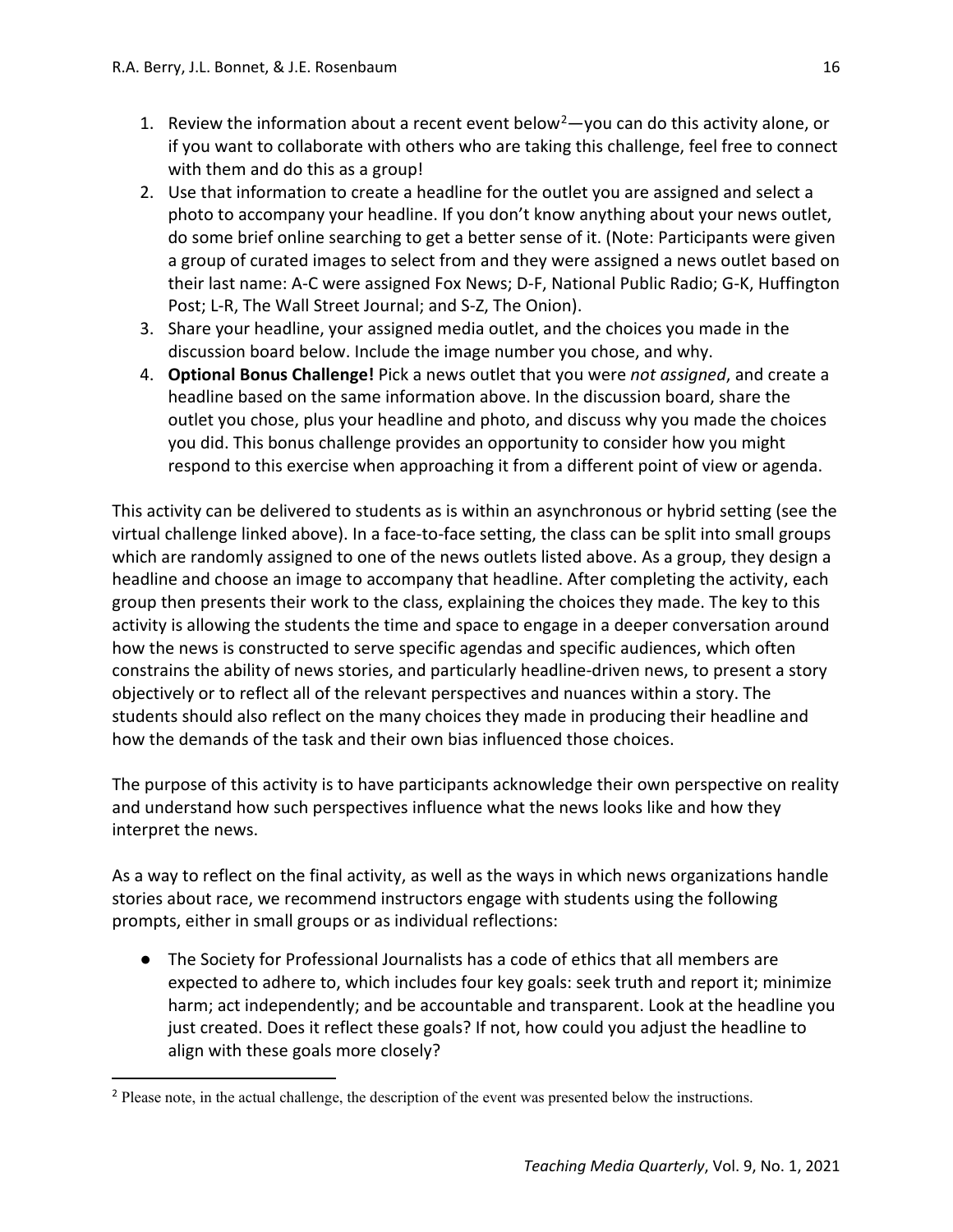- How do you think people of color will respond to your headline? Why? What might they like to see different? How do you think white people will respond to your headline? Why?
- When you consider that reporters have a duty to serve "the public good," which headline(s) do this the best? Which did it the least? Why?
- How does the journalistic principle of objectivity align with the notion of "serving the public good" when it comes to stories about race?

In a synchronous online or face-to-face setting, these prompts could be addressed in a class discussion. We recommend instructors have students return to their groups and discuss these prompts with their groups. Only when the groups have had ample time to consider all three questions, should the instructor have students present their ideas to the class as a whole and encourage a discussion about the various opinions.

If this activity is carried out online, the instructor can create a shared google doc and ask participants to respond to these prompts and to each other's comments. The instructor should also aim to interact with the students in this document themselves.

# *Some Concluding Thoughts*

We conclude Day 5, and the overall challenge, with the following thoughts:

- Dig into the content/substance of a story (move beyond the surface).
- Be aware of your personal biases and the constructed nature of the news, and how both affect your experience(s) with a story.
- Be a thoughtful consumer (and sharer) of all media, including the media you love.
- Use tools and strategies to combat misinformation, like those on our Fake News and Misinformation guide (Fogler Library n.d.). Remember the SIFT Method for evaluating information (Caulfield 2019) (as we learned on Day 2!).
- Consider journalism codes of ethics as guidelines for what to expect from the stories you encounter (as we learned on Day 3!).

# **Teaching Materials**

All materials remain accessible at [http://libguides.library.umaine.edu/newslit.](http://libguides.library.umaine.edu/newslit)

# **Author Biographies**

R. Alan Berry Department of Communication and Journalism, University of Maine [richard.berry@maine.edu](mailto:richard.berry@maine.edu)

**R. Alan Berry** is a media literacy educator, advocate and researcher, currently pursuing a PhD at the University of Maine. His research interests include media literacy, critical pedagogy, community and civic engagement through critical media literacy, media ecology, and news and advertising criticism. He holds a master's degree in media studies and a bachelor's degree in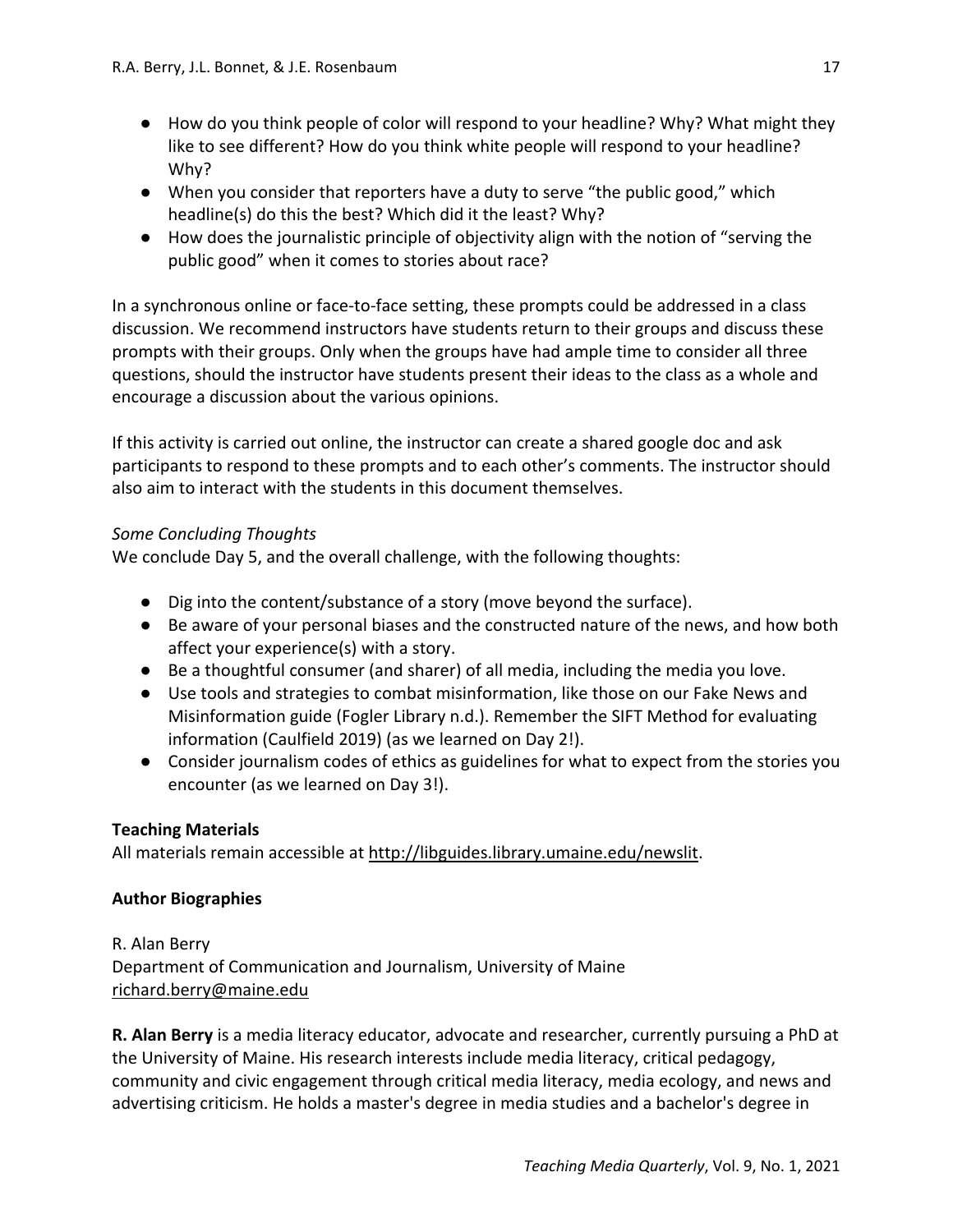film production. Alan is the Maine state chapter leader for Media Literacy Now and the former education director of The LAMP.

Jennifer L. Bonnet Raymond H. Fogler Library, University of Maine [jenbonnet@maine.edu](mailto:jenbonnet@maine.edu)

**Jennifer L. Bonnet** is a Social Sciences and Humanities librarian at the University of Maine, where she engages in a wide range of outreach, instruction, consultation, and research. She has taught multiple workshops on fake news, misinformation, and news literacy, as well as a creditbearing course on information literacy. Her work has been published in *The Journal of Academic Librarianship*, *Communication Teacher*, and *Basic Communication Course Annual*.

Judith E. Rosenbaum Department of Communication and Journalism, University of Maine [judith.rosenbaumandre@maine.edu](mailto:judith.rosenbaumandre@maine.edu)

**Judith E. Rosenbaum** is Associate Professor of Media Studies and Chair of the Department of Communication and Journalism at the University of Maine. Current research centers on the processes involved in the enjoyment and selection of media content; the role social media play in the lives of individuals as well as on a social level; and media literacy, health literacy, and health communication. She has published in a variety of journals, including *Communication Research, Media Psychology, Journal of Media Psychology, Communication Research Reports, Communication Teacher,* and *Digital Health.* 

#### **References**

Above the Noise. "Why do our brains love fake news?" May 3, 2017. YouTube video, 4:45. <https://www.youtube.com/watch?v=dNmwvntMF5A>

AllSides. N.d. Accessed on April 5, 2021.<https://www.allsides.com/unbiased-balanced-news>

Barton, Colin C. 2019. "Critical literacy in the post-truth media landscape." *Policy Futures in Education* 17 (8): 1024-36.

Big Think. 2018. "Eli Pariser: How news feed algorithms supercharge confirmation bias." Charles Koch Foundation. YouTube video, 4:58. Posted December 18, 2018. <https://www.youtube.com/watch?v=prx9bxzns3g>

Brayton, Spencer, and Nataha Casey. 2019. "Reflections on adopting a critical media and information literacy pedagogy." In *Critical Approaches to Credit-Bearing Information Literacy Courses*, edited by Angela Pashia and Jessica Critten, 117-38. Chicago: Association of College and Research Libraries.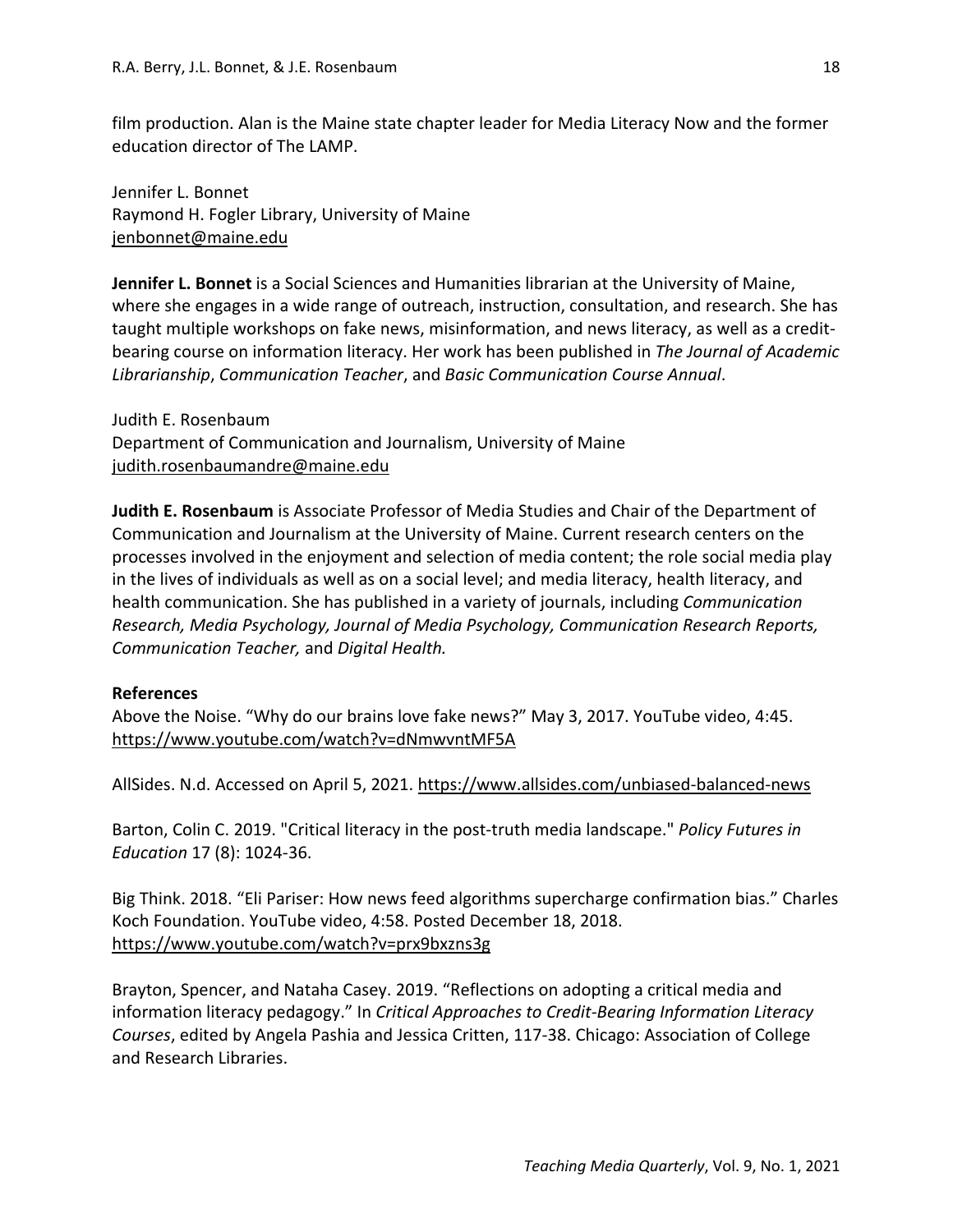Caulfield, Mike. 2019. "SIFT (The Four Moves)," *HAPGOOD* (blog), June 19, 2019. <https://hapgood.us/2019/06/19/sift-the-four-moves/>

Center for Media Literacy. n.d. "Five key questions form foundation for media inquiry." Accessed on April 5, 2021. [https://www.medialit.org/reading-room/five-key-questions-form](https://www.medialit.org/reading-room/five-key-questions-form-foundation-media-inquiry)[foundation-media-inquiry](https://www.medialit.org/reading-room/five-key-questions-form-foundation-media-inquiry)

Buschman, John. 2019. "Good news, bad news, ugly news: Going beyond political literacy to democracy and libraries." *Journal of Documentation* 75.1: 213-28.

Fine, Larry. 2016. "World Series Cinderellas deserve to be in Fall Classic." *Reuters*, October 24, 2016. [https://www.reuters.com/article/us-baseball-worldseries/world-series-cinderellas](https://www.reuters.com/article/us-baseball-worldseries/world-series-cinderellas-deserve-to-be-in-fall-classic-idUSKCN12O2IU)[deserve-to-be-in-fall-classic-idUSKCN12O2IU](https://www.reuters.com/article/us-baseball-worldseries/world-series-cinderellas-deserve-to-be-in-fall-classic-idUSKCN12O2IU)

Fogler Library. n.d. "Identifying Fake News." Accessed January 4, 2021. <https://libguides.library.umaine.edu/fakenews/identification>

Gage, John. May 6, 2019. "Cory Booker: Americans should be 'thrown in jail' if they won't give up their guns." *Washington Examiner*, May 6, 2019. [https://www.washingtonexaminer.com/news/cory-booker-americans-should-be-thrown-in-jail](https://www.washingtonexaminer.com/news/cory-booker-americans-should-be-thrown-in-jail-if-they-wont-give-up-their-guns)[if-they-wont-give-up-their-guns](https://www.washingtonexaminer.com/news/cory-booker-americans-should-be-thrown-in-jail-if-they-wont-give-up-their-guns)

Greene, Nick. 2016. "15 'Trials of the Century' and the media frenzies that accompanied them." *Mental Floss*, February 15, 2016. [https://www.mentalfloss.com/article/75184/15-trials](https://www.mentalfloss.com/article/75184/15-trials-century-and-media-frenzies-accompanied-them)[century-and-media-frenzies-accompanied-them](https://www.mentalfloss.com/article/75184/15-trials-century-and-media-frenzies-accompanied-them)

Grieco, Elizabeth. 2018. "Newsroom employees are less diverse than U.S. workers overall." Pew Research Center. Last modified on November 2, 2018. [https://www.pewresearch.org/fact](https://www.pewresearch.org/fact-tank/2018/11/02/newsroom-employees-are-less-diverse-than-u-s-workers-overall/)[tank/2018/11/02/newsroom-employees-are-less-diverse-than-u-s-workers-overall/](https://www.pewresearch.org/fact-tank/2018/11/02/newsroom-employees-are-less-diverse-than-u-s-workers-overall/)

Hare, Kristin. 2020. "This Portland photojournalist found a little hope in the haze." *Poynter Institute*, October 1, 2020. [https://www.poynter.org/locally/2020/this-portland](https://www.poynter.org/locally/2020/this-portland-photojournalist-found-a-little-hope-in-the-haze/)[photojournalist-found-a-little-hope-in-the-haze/](https://www.poynter.org/locally/2020/this-portland-photojournalist-found-a-little-hope-in-the-haze/)

Livingstone, Sonia, Elizabeth Van Couvering, and Nancy Thumin. 2008. "Converging traditions of research on media and information literacies." In *Handbook of research on new literacies*, edited by Julie Coiro, Michele Knobel, Colin Lankshear, and Donald J. Leu, 103-32. New York: Routledge.

Malik, Momin, Sandra Cortesi, and Urs Gasser. 2013. "The challenges of defining 'news literacy'." *Berkman Center Research Publication* 2013-20.

Media Bias / Fact Check. n.d. "Methodology." Accessed on April 5, 2021. <https://mediabiasfactcheck.com/methodology/>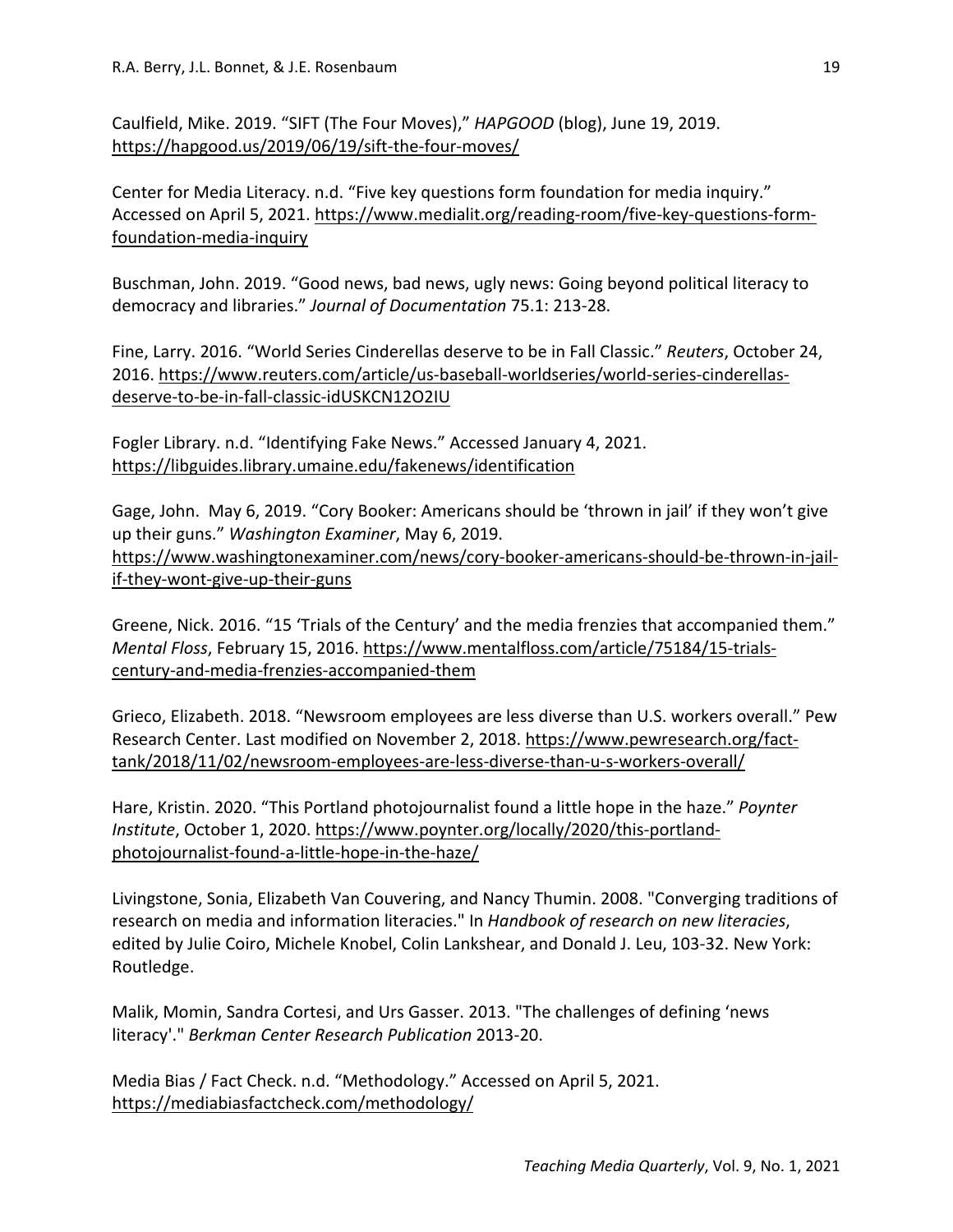Mihailidis, Paul, and Samantha Viotty. 2017. "Spreadable spectacle in digital culture: Civic expression, fake news, and the role of media literacies in "post-fact" society." A*merican Behavioral Scientist*, 61(4): 441-54.

News Literacy Project. n.d. "Don't let confirmation bias narrow your perspective." Accessed on January 4, 2021. [https://newslit.org/tips-tools/dont-let-confirmation-bias-narrow-your](https://newslit.org/tips-tools/dont-let-confirmation-bias-narrow-your-perspective/)[perspective/](https://newslit.org/tips-tools/dont-let-confirmation-bias-narrow-your-perspective/)

Pew Research Center. June 25, 2019. "Network News Fact Sheet." Accessed on January 4, 2021. [https://www.pewresearch.org/fact-tank/2018/11/02/newsroom-employees-are-less-diverse](https://www.pewresearch.org/fact-tank/2018/11/02/newsroom-employees-are-less-diverse-than-u-s-workers-overall/)[than-u-s-workers-overall/](https://www.pewresearch.org/fact-tank/2018/11/02/newsroom-employees-are-less-diverse-than-u-s-workers-overall/)

———. April 8, 2020. "5 Facts about Fox News." Accessed on April 5, 2021. <https://www.pewresearch.org/fact-tank/2020/04/08/five-facts-about-fox-news/>

———. n.d. "State of the News Media." Accessed on April 5, 2021. <https://www.pewresearch.org/topics/state-of-the-news-media/>

Pinsky, Mark I. 2019. "Maligned in black and white: Southern newspapers played a major role in racial violence. Do they owe their communities an apology?" *Poynter Institute*. <https://www.poynter.org/maligned-in-black-white/>

Society of Professional Journalists. Last modified September 6, 2014. "SPJ Code of Ethics." Accessed January 4, 2021.<https://www.spj.org/ethicscode.asp>

Stanford History Education Group. n.d. Accessed January 4, 2021. [https://sheg.stanford.edu](https://sheg.stanford.edu/)

Turman, Jack. 2019. "Cory Booker unveils 'bold' plan to curb gun violence." *CBS News*, May 6, 2019. [https://www.cbsnews.com/news/cory-booker-2020-booker-unveils-bold-plan-to-curb](https://www.cbsnews.com/news/cory-booker-2020-booker-unveils-bold-plan-to-curb-gun-violence/)[gun-violence/](https://www.cbsnews.com/news/cory-booker-2020-booker-unveils-bold-plan-to-curb-gun-violence/)

Vraga, Emily K., Melissa Tully, John E. Kotcher, Anne-Bennett Smithson, and Melissa Broeckelman-Post. 2015. "A multi-dimensional approach to measuring news media literacy." *Journal of Media Literacy Education.* 7.3: 41-53.

Wilson-Hunt, Joel. 2018. "'Us versus them' — How immigrants are portrayed by the British press." *Agora Think Tank*, March 4, 2018. [https://agorathinktank.org/content/us-versus-them](https://agorathinktank.org/content/us-versus-them-how-immigrants-are-portrayed-by-the-british-press/)[how-immigrants-are-portrayed-by-the-british-press/](https://agorathinktank.org/content/us-versus-them-how-immigrants-are-portrayed-by-the-british-press/)

WNYC Studios. n.d. "On the Media's Breaking News Consumer's Handbook." Accessed on January 4, 2021. [https://www.wnycstudios.org/podcasts/otm/projects/breaking-news](https://www.wnycstudios.org/podcasts/otm/projects/breaking-news-consumers-handbook)[consumers-handbook](https://www.wnycstudios.org/podcasts/otm/projects/breaking-news-consumers-handbook)